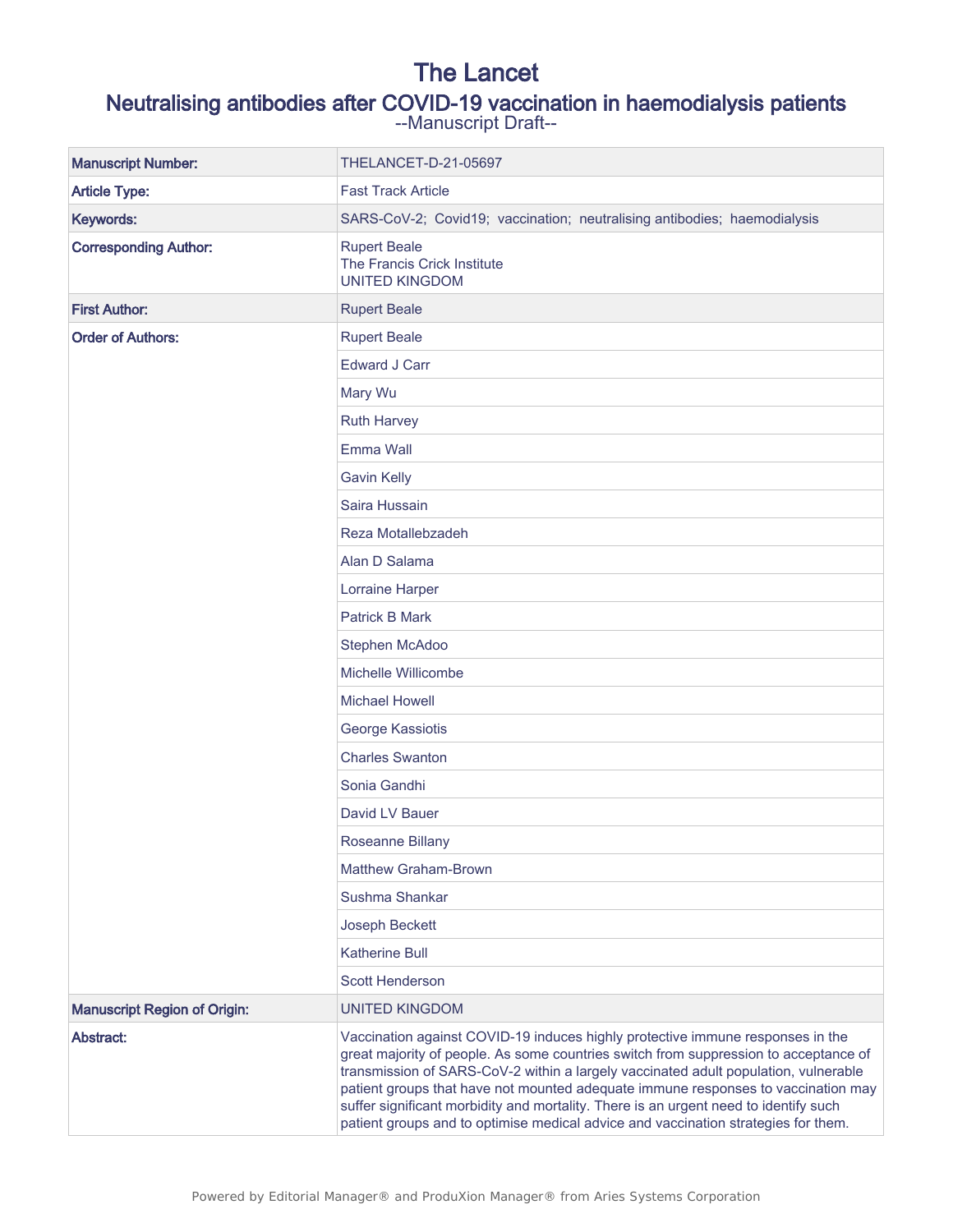#### **Neutralising antibodies after COVID-19 vaccination in haemodialysis patients**

Edward J Carr<sup>1</sup>, Mary Wu<sup>1</sup>, Ruth Harvey<sup>2</sup>, Emma Wall<sup>1</sup>, Gavin Kelly<sup>1</sup>, Saira Hussain<sup>1</sup>, Michael Howell<sup>1</sup>, George Kassiotis<sup>1</sup>, Charles Swanton<sup>1</sup>, Sonia Gandhi<sup>1</sup>, David LV Bauer<sup>1,3</sup>, Haemodialysis COVID-19 consortium, Crick COVID Immunity Pipeline<sup>1</sup>, Roseanne Billany<sup>4</sup>, Matthew Graham-Brown<sup>4</sup>, Joseph Beckett<sup>5</sup>, Katherine Bull<sup>6</sup>, Sushma Shankar<sup>5,7</sup>, Scott Henderson<sup>8</sup>, Reza Motallebzadeh<sup>8</sup>, Alan D Salama<sup>8</sup>, Lorraine Harper<sup>10</sup>, Patrick B Mark<sup>11, 12</sup>, Stephen McAdoo<sup>13,14</sup>, Michelle Willicombe<sup>13,14</sup>, Rupert Beale<sup>1, 3 & 8</sup>

#### **Affiliations**

- 1 The Francis Crick Institute, London, UK
- 2 Worldwide Influenza Centre, The Francis Crick Institute, London, UK
- 3 Genotype-to-Phenotype UK National Virology Consortium (G2P-UK)
- 4 Department of Cardiovascular Sciences, University of Leicester, Department of Renal Medicine, University Hospitals of Leicester NHS Trust, UK and NIHR Leicester Biomedical Research Centre, Glenfield Hospital, Leicester, UK
- 5 Transplantation Research & Immunology Group, Nuffield Department of Surgical Sciences, University of Oxford, UK
- 6 Nuffield Department of Medicine, University of Oxford, UK
- 7 Oxford Transplant Centre, Nuffield Department of Surgical Sciences, University of Oxford, UK
- 8 UCL Dept of Renal Medicine, Royal Free Hospital, London, UK
- 9 Department of Infectious Diseases, Imperial College London, UK
- 10 Institute of Applied Health Research, University of Birmingham, UK
- 11 Renal Unit, Queen Elizabeth University Hospital, Glasgow, UK
- 12 Institute of Cardiovascular and Medical Sciences, University of Glasgow, UK
- 13 Department of Immunology and Inflammation, Faculty of Medicine, Centre for Inflammatory Disease, Imperial College London, UK
- 14 Renal and Transplant Centre, Imperial College Healthcare NHS Trust, Hammersmith Hospital, London, UK

Correspondence to: Edward J Carr edward.carr@crick.ac.uk and Rupert Beale rupert.beale@crick.ac.uk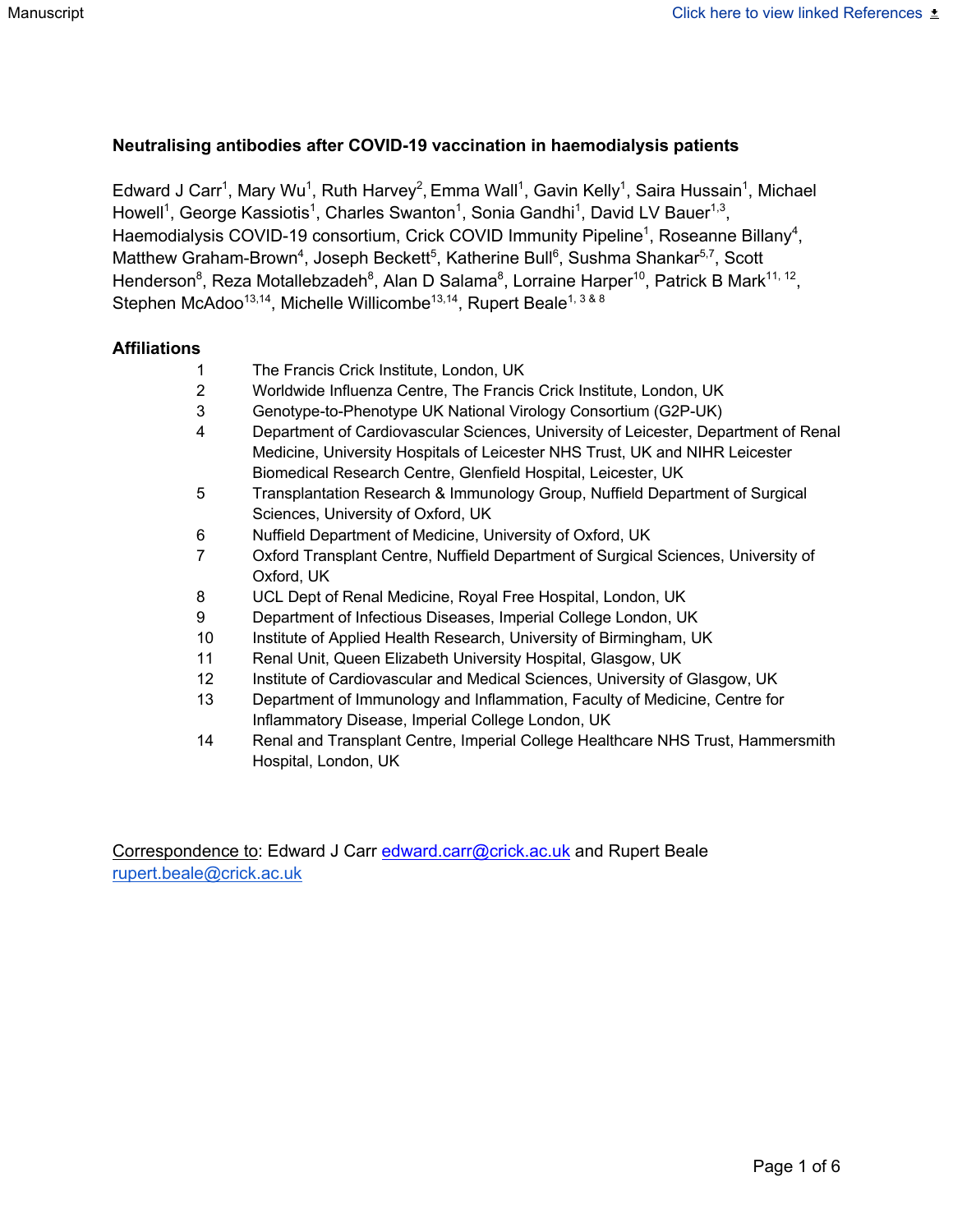Vaccination against COVID-19 induces highly protective immune responses in the great majority of people. As some countries switch from suppression to acceptance of transmission of SARS-CoV-2 within a largely vaccinated adult population, vulnerable patient groups that have not mounted adequate immune responses to vaccination may suffer significant morbidity and mortality. There is an urgent need to identify such patient groups and to optimise medical advice and vaccination strategies for them.

In-centre haemodialysis patients (IC-HD) represent a particularly vulnerable group. During the first wave of the COVID-19 pandemic (1 March 2020 to 30 August 2020), there were 4,666 cases and 1,373 deaths in IC-HD patients reported to the United Kingdom's Renal Registry<sup>1</sup>, a case fatality rate of 29%. In the UK, whilst IC-HD patients were treated as 'clinically extremely vulnerable', they were unable to fully 'shield' due to mandatory life-sustaining attendance at HD (typically three 4-hourly sessions per week), and instances of in-unit transmission have been shown by sequencing viral isolates<sup>2</sup>.

Vaccine responses are substantially attenuated in haemodialysis patients. For example, the subunit hepatitis B vaccine had to be re-formulated for HD patients with a higher antigenic dose<sup>3</sup>. There is uncertainty that either an mRNA or an adenoviral-vectored vaccine could provide clinical protection in the IC-HD population.

The majority of IC-HD patients were vaccinated by their dialysis care team, as part of the Joint Committee on Vaccination and Immunisation (JCVI) priority group  $4<sup>3</sup>$ , resulting in rapid delivery of doses to this at-risk population (Figure 1A). Phase 3 studies of authorised vaccines in the UK either excluded IC-HD or did not report their 'renal disease' subgroups4–6. While multiple reports regarding anti-S antibodies (reviewed recently<sup>7</sup>) in IC-HD patients have been published, they do not widely report the levels of neutralising antibodies (nAbs) to the prevalent variants of concern (VOCs), which have emerged as the crucial serological correlate of protection<sup>8</sup>.

To assess the induction of nAbs in IC-HD patients, after vaccination with BNT162b2 (Pfizer-BioNTech) or AZD1222 (Oxford-AstraZeneca), we are curating a meta-cohort of HD patients from around the UK (appendix, p 2). We have used our previously reported high throughput live virus neutralisation assays $9,10$ , against a strain with a spike identical to the virus first identified in Wuhan, China (wildtype), a strain with an Asp614Gly mutation isolated during the UK's first wave, and three VOCs: alpha (B.1.1.7, first isolated in Kent, UK), beta (B.1.351, first isolated in South Africa) and delta (B.1.617.2, one of several variants described in India in early 2021 and now predominant). Here, we report the first interim analysis of this study, using sera drawn pre-vaccination, at a median of 28 days after dose 1 [IQR 26-35], and at a median of 33 days [IQR 26-48] after the second dose (appendix, p 2), in 178 IC-HD patients. Three centres had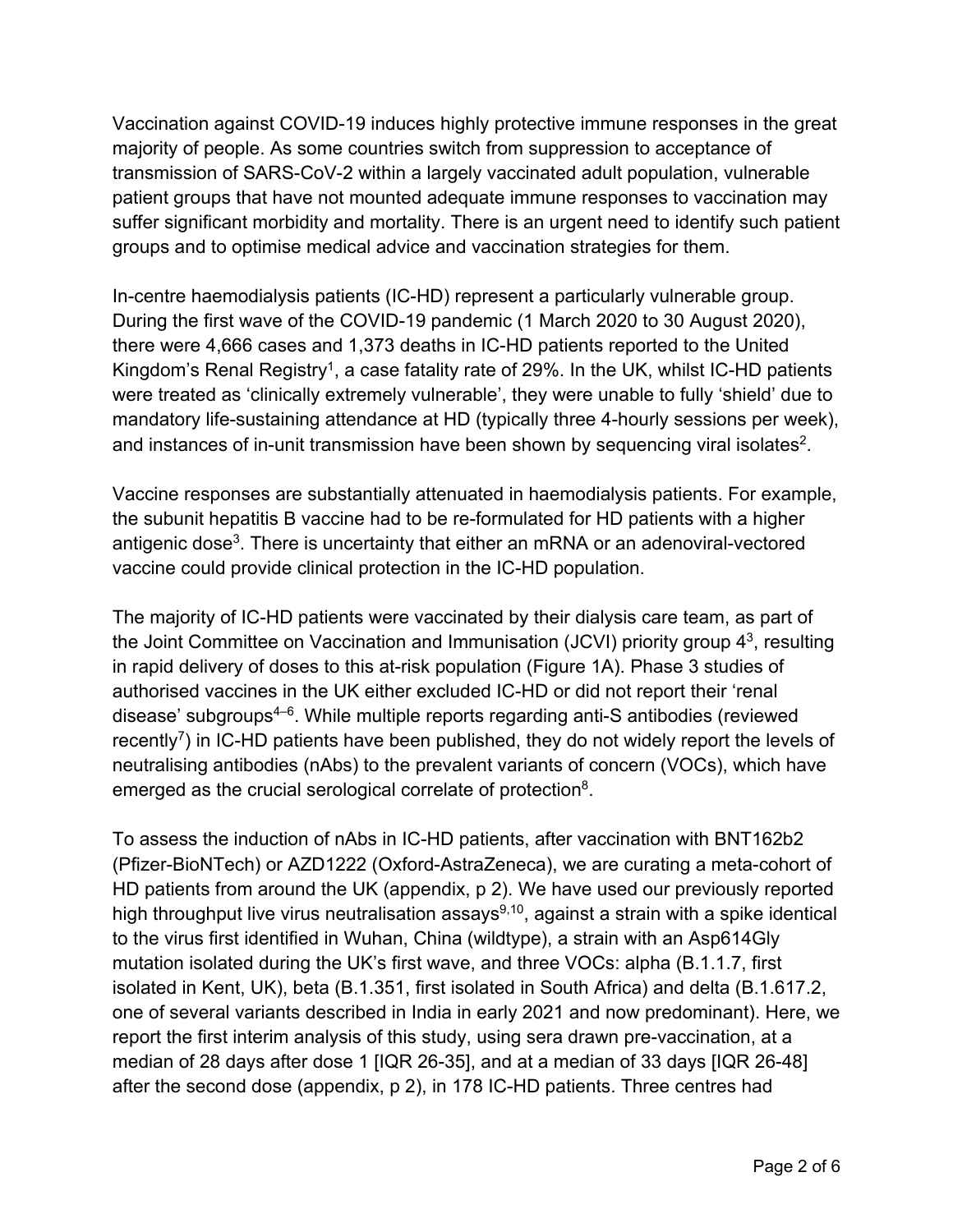available data for this analysis: Oxford, Leicester and Royal Free Hospital (appendix, p 4). Whilst there were differences with the deployment of vaccines - two centres predominantly administered AZD1222, one centre predominantly BNT162b2 - there were no significant differences in age (median 63.2 vs 63.1 years), gender (34% vs 37.3% female), ethnicity, the presence of diabetes or the immunosuppression state of AZD1222 and BNT162b2 recipients (appendix, p 3).

We focused initially on seronaïve patients (n=115) - defined by pre-vaccination sera that lacked detectable anti-S IgG by ELISA, or nAbs against wildtype or D614G and who had never returned a positive PCR prior to commencing vaccination - and assessed nAb responses 33 days after two vaccine doses of either AZD1222 or BNT162b2 (appendix, p 2,4). We found that BNT162b2 induced nAb titres (nAbTs) across all 5 strains (median NAbT  $IC_{50}$ =719, 344, 182, 135, 266 against wildtype, D614G, alpha, beta and delta respectively; appendix, p 2 & 4). For AZD1222 the response was markedly reduced compared to BNT162b2 (appendix, p 5), and may fall below the correlate of protection from severe disease against alpha (>4 fold reduction, falling below the limit of detection of  $IC_{50}$ >40), beta (>3 fold reduction, falling below the limit of detection), or delta (>6 fold reduction, falling below the quantitative limit of detection) variants (appendix, p 2 & 5). Stratifying the nAbTs (appendix, p 2) better illustrates the differing distributions of responses with patients with low (<40), medium (40-256) and high (>256) titres after two doses of AZD1222 compared to BNT162b2 (*P*<0.001 by ANOVA for vaccine effect in ordered logistic regression; appendix, p 2, 5). The corresponding analysis for infection-experienced patients revealed smaller differences between AZD1222 and BNT162b2, with AZD1222 achieving median NAbT IC<sub>50</sub>>256 for all strains (appendix, p 8-9).

Next, we sought to compare with the healthy individuals we have already reported from the LEGACY study. As a control group, we selected LEGACY participants who had never reported COVID symptoms (likely infection and sero-naive) and had received two doses of either vaccine (appendix, p 2, 6-7). We found that an mRNA vaccine performed similarly in IC-HD as in healthy volunteers (both infection naive), despite the age difference between the cohorts (appendix, p 7). As expected, we found an attenuated response in the IC-HD AZD1222 recipients (appendix, p 2, 6).

Given the ability of BNT162b2 to induce nAbTs across all strains in IC-HD, we wanted to assess other vaccine response associations. The response to BNT162b2 exhibits age associated waning (age grouped as greater or less than 65; (appendix, p 9), this is not discernible in the AZD1222 response due to its low titres (appendix, p 9). Stratifying by gender or diabetes found no effect (appendix, p 10. As expected, immunosuppressed patients showed attenuated responses (appendix, p 10).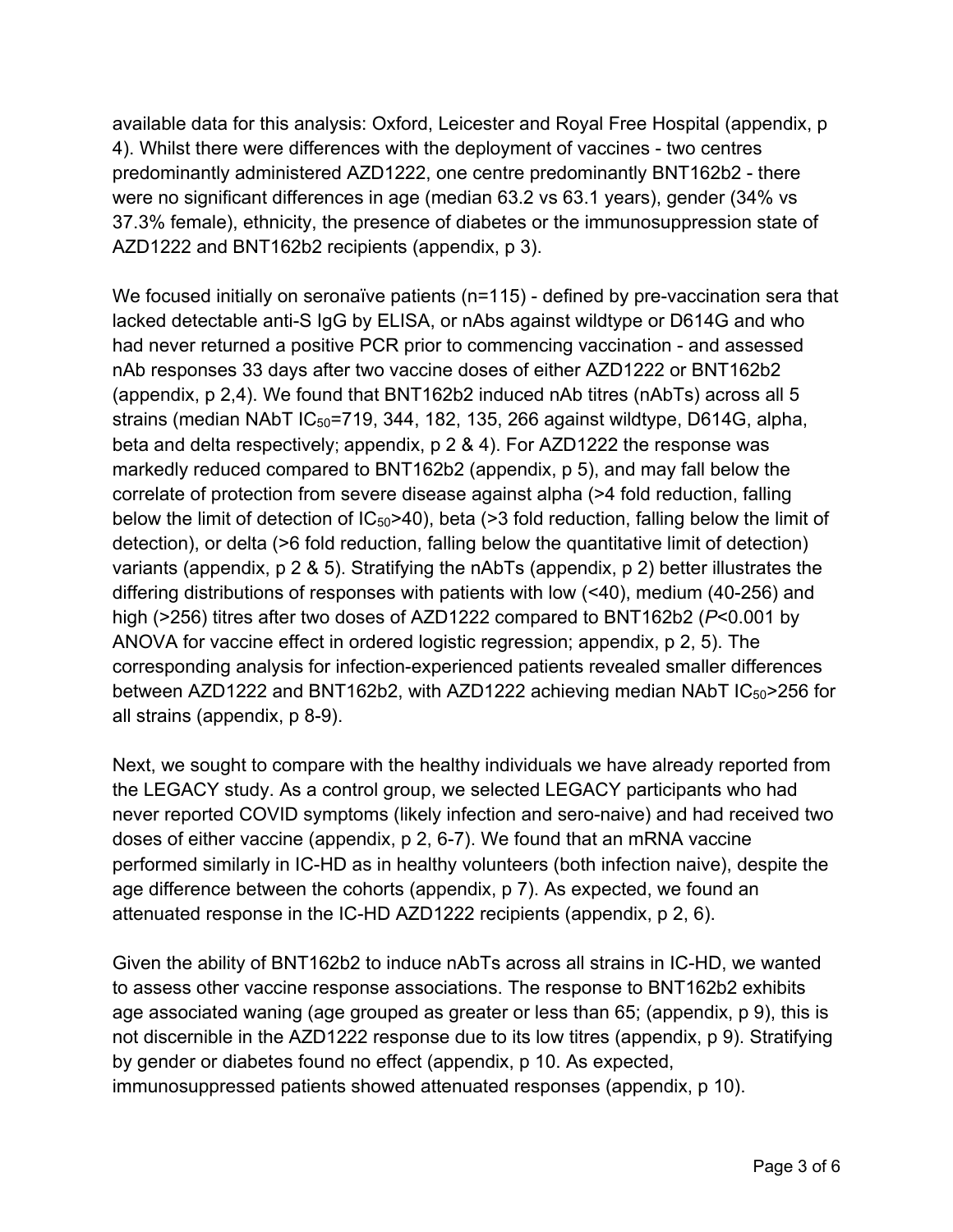There are several limitations to our study, most importantly the potential for confounding factors to exist between HD centres. However, it is unlikely that the same confounder would be present between several different centres since they are physically split over more than one site (a hub – satellite model), and the hub and satellite have used BNT162b2 or AZD1222, but share medical, nursing staff, HD protocols and a single dialysis supplier. Whilst we have stringently tried to exclude prior antigenic exposure in our seronaive group (by anti-S ELISA, by nAbT to relevant strains, and PCR data where available), we cannot fully exclude the possibility that there were infections in early 2020, before widespread PCR and whose patients either did not generate an antibody response, or their response had waned below the level of detection in our baseline sampling.

We draw several conclusions from this interim report on a subset of the full UK cohort. Firstly, an mRNA vaccine induces nAb titres in IC-HD patients comparable to healthy controls. This represents an important initial step in improved vaccinations in IC-HD for other pathogens. We note that there is a mRNA influenza vaccine in phase 1/2 development, and IC-HD are a cohort of patients that stand to benefit from a novel influenza vaccine. Secondly, two doses of either vaccine consolidates antibody immunity in infection-experienced individuals. A caveat to this conclusion is presence of survivor bias for individuals infected in the first wave. Thirdly, AZD1222 alone in seronaïve individuals induces sub-optimal nAbT against all VOCs, including the delta variant dominant in the UK and globally. Fourthly, the very high proportion of previously infected IC-HD patients may obfuscate calculations of vaccine efficacy if based on epidemiological parameters alone. Overall, our data highlight an urgent need for similar studies assessing vaccine responses in at-risk populations.

Whilst delivery of any approved vaccine will likely mitigate morbidity and mortality, the optimal strategy for IC-HD patients yet to start a vaccination course remains to be determined. Our data suggest two doses of mRNA vaccine or a heterologous boosting strategy are likely to offer the broadest VOC nAb coverage. The UK's JCVI has announced, in principle, booster doses for many vulnerable groups<sup>11</sup>. The precise start date for this programme, which vaccines are used, and the ordering of the groups is under review. Internationally, most countries with pre-existing IC-HD vaccination strategies (Israel, USA, Canada, France, Germany, Portugal), have used two doses of  $mRNA<sup>7</sup>$  and there are two studies reporting a third dose response in solid organ transplant patients<sup>12,13</sup>. We suggest that IC-HD patients should be prioritised for a third dose, particularly AZD-1222 recipients that have not already survived infection.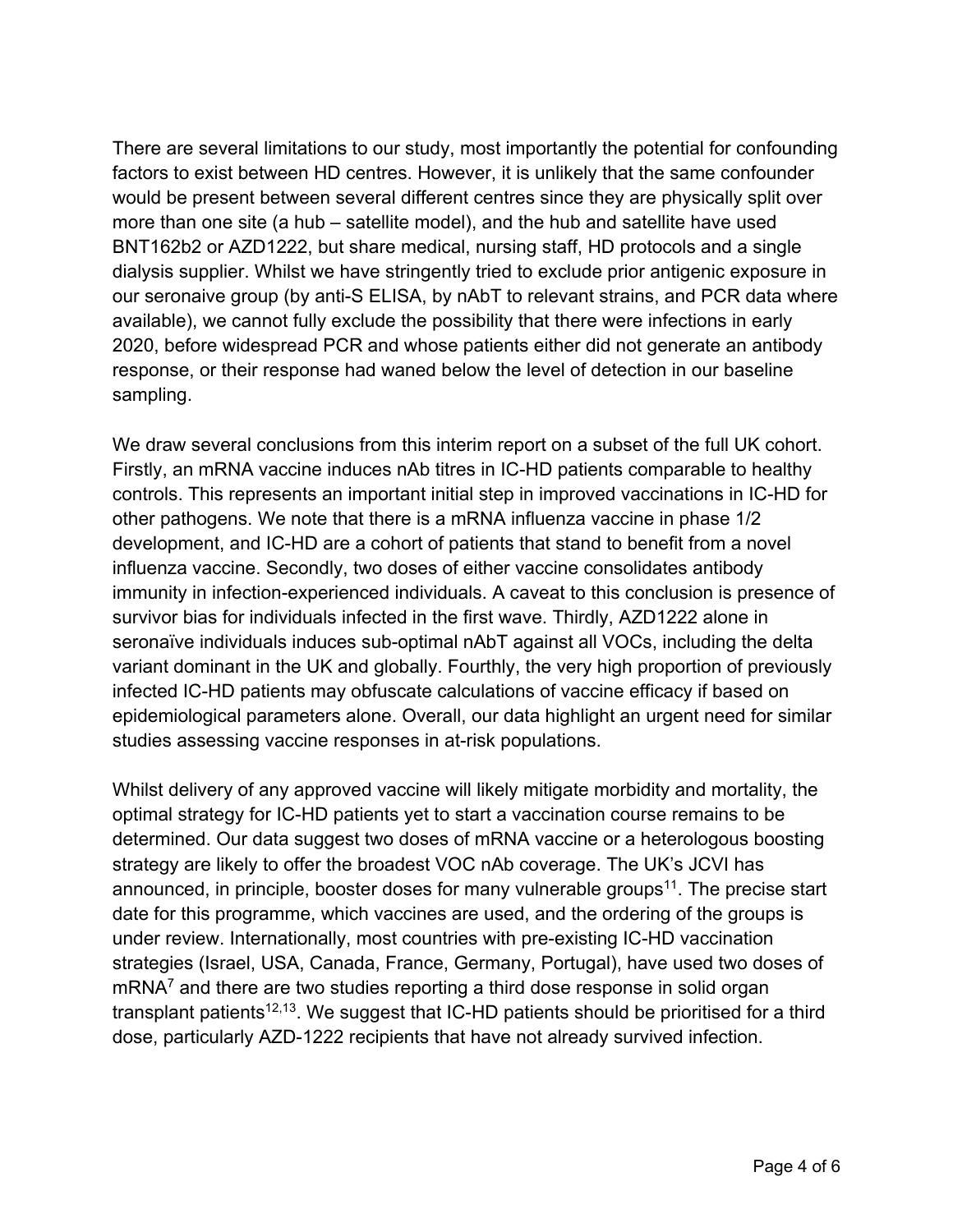CSw reports grants from BMS, Ono-Pharmaceuticals, BoehringerIngelheim, Roche-Ventana, Pfizer, and Archer Dx, unrelated to this Correspondence; personal fees from Genentech, Sarah Canon Research Institute, Medicxi, Bicycle Therapeutics, GRAIL, Amgen, AstraZeneca, BMS, Illumina, GlaxoSmithKline, MSD, and Roche-Ventana, unrelated to this Correspondence; and stock options from Apogen Biotech, Epic Biosciences, GRAIL, and Achilles Therapeutics, unrelated to this Correspondence. PBM reports personal fees and/or non-financial support from Vifor, Napp, Pharmacosmos, Astra Zeneca, Astellas, Novartis and grants from Boehringer Ingelheim. All other authors declare no competing interests. RB and DLVB are members of the Genotype-to-Phenotype UK National Virology Consortium. Funding details and acknowledgments can be found in the appendix. All data (anonymised) and full R code to produce all figures and statistical analysis presented in this Correspondence are available online on GitHub.

#### **References**

- 1 UK Renal Registry. UK Renal Registry (2020) COVID-19 surveillance report for renal centres in the UK: A summary of the first wave of the pandemic – March to August 2020. *The Renal Association, Bristol, UK* 2020. https://renal.org/sites/renal.org/files/covid\_report\_first\_wave\_FINAL\_041220.pdf (accessed July 15, 2021).
- 2 Li KK, Woo YM, Stirrup O, *et al.* Genetic epidemiology of SARS-CoV-2 transmission in renal dialysis units - A high risk community-hospital interface. *J Infect* 2021; **83**: 96–103.
- 3 Public Health England. Immunisation against Infectious Disease: The Green Book. 2021 https://www.gov.uk/government/collections/immunisation-against-infectious-disease-thegreen-book#the-green-book (accessed July 15, 2021).
- 4 Polack FP, Thomas SJ, Kitchin N, *et al.* Safety and Efficacy of the BNT162b2 mRNA Covid-19 Vaccine. *N Engl J Med* 2020; **383**: 2603–15.
- 5 Voysey M, Clemens SAC, Madhi SA, *et al.* Safety and efficacy of the ChAdOx1 nCoV-19 vaccine (AZD1222) against SARS-CoV-2: an interim analysis of four randomised controlled trials in Brazil, South Africa, and the UK. *Lancet* 2021; **397**: 99–111.
- 6 Baden LR, El Sahly HM, Essink B, *et al.* Efficacy and Safety of the mRNA-1273 SARS-CoV-2 Vaccine. *N Engl J Med* 2021; **384**: 403–16.
- 7 Carr EJ, Kronbichler A, Graham-Brown M, *et al.* Narrative Review of Early Immune Response to SARS-CoV-2 Vaccination Among Patients with Chronic Kidney Disease. *Kidney Int Rep* 2021; published online July 6. DOI:10.1016/j.ekir.2021.06.027.
- 8 Khoury DS, Cromer D, Reynaldi A, *et al.* Neutralizing antibody levels are highly predictive of immune protection from symptomatic SARS-CoV-2 infection. *Nat Med* 2021; published online May 17. DOI:10.1038/s41591-021-01377-8.
- 9 Wall EC, Wu M, Harvey R, *et al.* Neutralising antibody activity against SARS-CoV-2 VOCs B.1.617.2 and B.1.351 by BNT162b2 vaccination. *Lancet* 2021; **397**: 2331–3.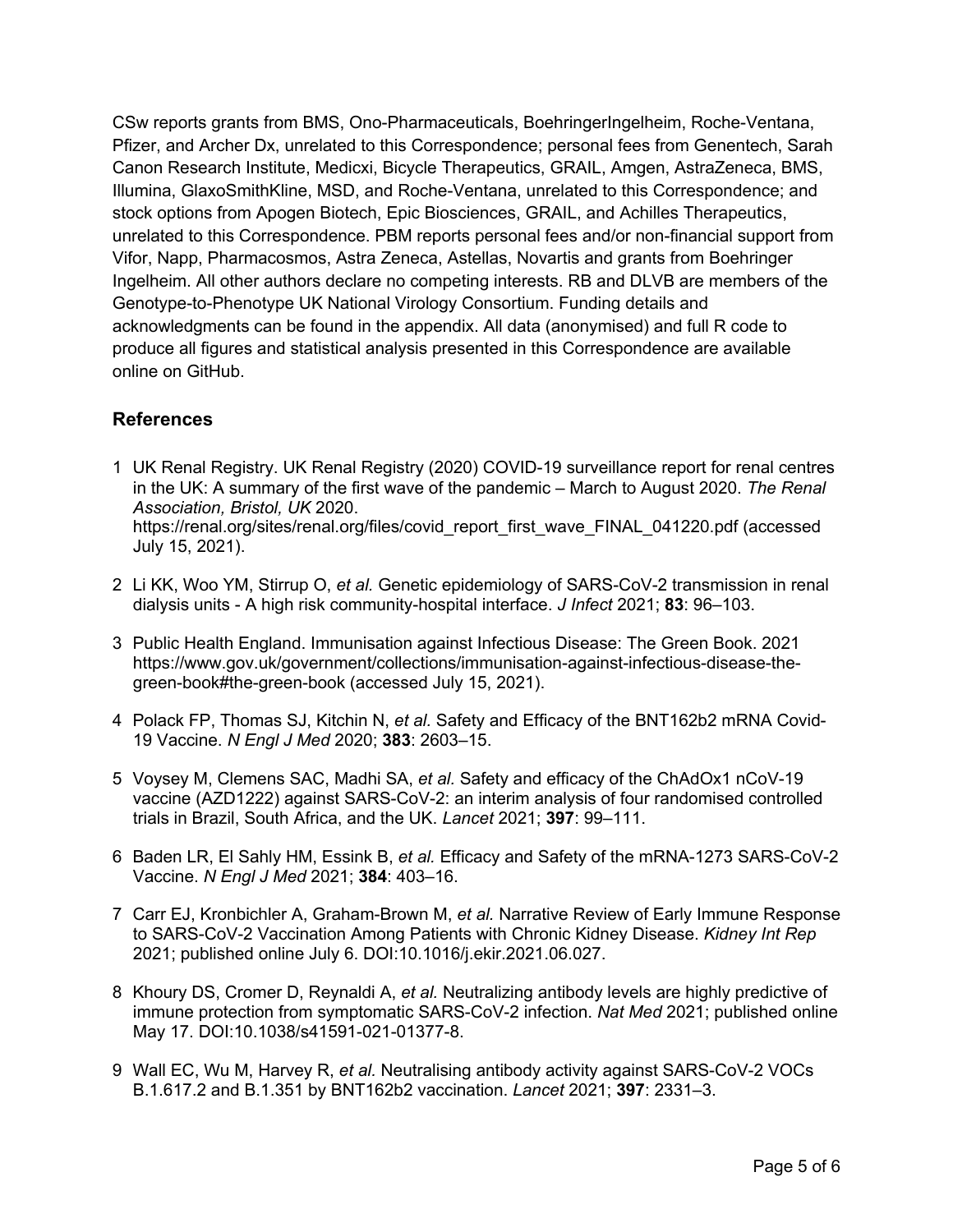- 10Wall EC, Wu M, Harvey R, *et al.* AZD1222-induced neutralising antibody activity against SARS-CoV-2 Delta VOC. *Lancet* 2021; : S0140-6736(21)01462-8.
- 11JCVI interim advice: potential COVID-19 booster vaccine programme winter 2021 to 2022. 2021; published online June 30. https://www.gov.uk/government/publications/jcvi-interimadvice-on-a-potential-coronavirus-covid-19-booster-vaccine-programme-for-winter-2021-to-2022/jcvi-interim-advice-potential-covid-19-booster-vaccine-programme-winter-2021-to-2022.
- 12Werbel WA, Boyarsky BJ, Ou MT, *et al.* Safety and Immunogenicity of a Third Dose of SARS-CoV-2 Vaccine in Solid Organ Transplant Recipients: A Case Series. *Ann Intern Med* 2021; published online June 15. DOI:10.7326/L21-0282.
- 13Kamar N, Abravanel F, Marion O, Couat C, Izopet J, Del Bello A. Three Doses of an mRNA Covid-19 Vaccine in Solid-Organ Transplant Recipients. *N Engl J Med* 2021; published online June 23. DOI:10.1056/NEJMc2108861.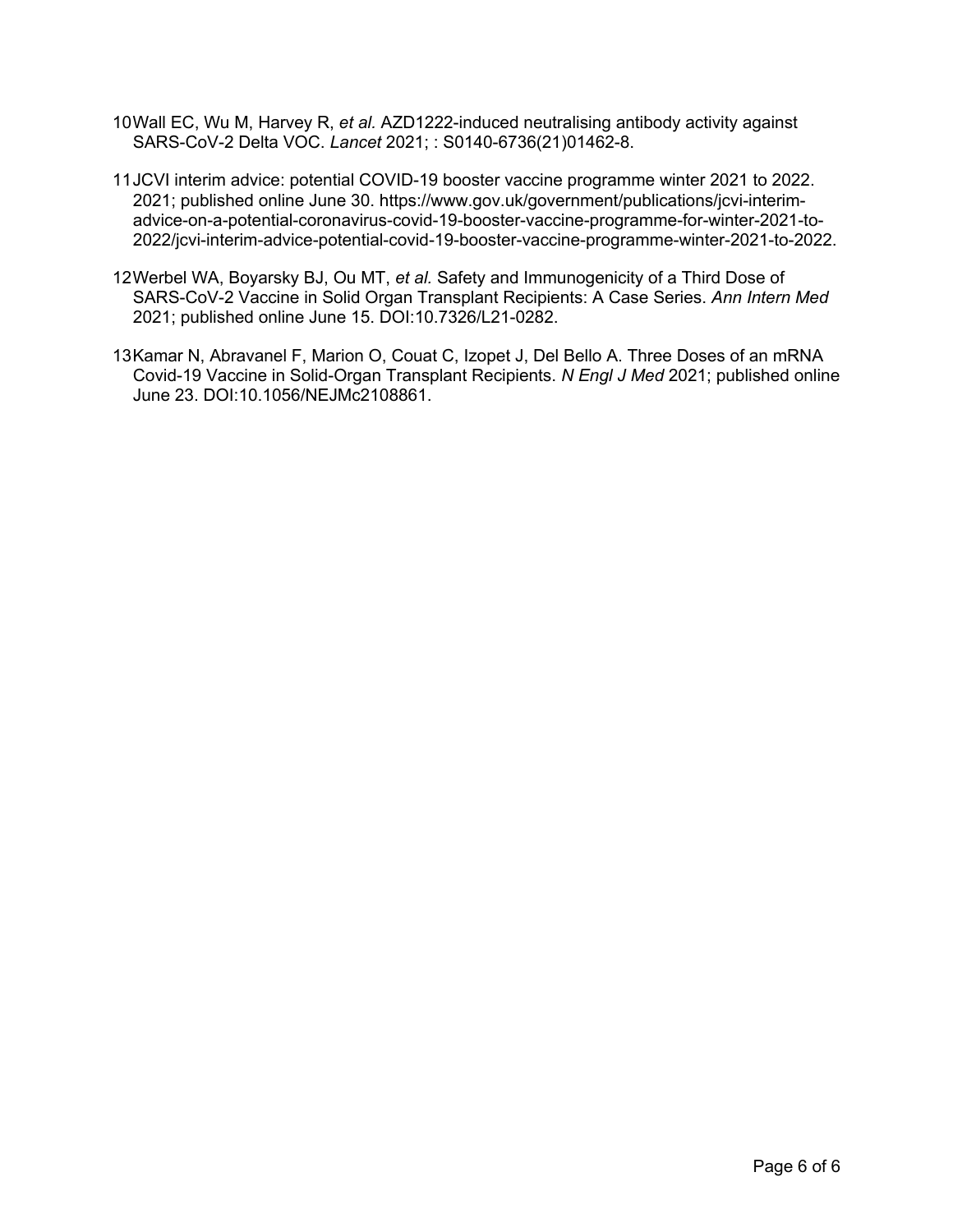## **Appendix for**

## **Neutralising antibodies after COVID-19 vaccinations in the UK haemodialysis population**

Edward J Carr<sup>1</sup>, Mary Wu<sup>1</sup>, Ruth Harvey<sup>2</sup>, Emma Wall<sup>1</sup>, Gavin Kelly<sup>1</sup>, Saira Hussain<sup>1</sup>, Michael Howell<sup>1</sup>, George Kassiotis<sup>1</sup>, Charles Swanton<sup>1</sup>, Sonia Gandhi<sup>1</sup>, David LV Bauer<sup>1,3</sup>. Haemodialysis COVID-19 consortium, Crick COVID Immunity Pipeline<sup>1</sup>, Roseanne Billany<sup>4</sup>, Matthew Graham-Brown<sup>4</sup>, Joseph Beckett<sup>5</sup>, Katherine Bull<sup>6</sup>, Sushma Shankar<sup>5</sup>, Scott Henderson<sup>8</sup>, Reza Motallebzadeh<sup>8</sup>, Alan D Salama<sup>8</sup>, Lorraine Harper<sup>10</sup>, Patrick B Mark<sup>11, 12</sup>, Stephen McAdoo<sup>13,14</sup>, Michelle Willicombe<sup>13,14</sup>, Rupert CL Beale<sup>1, 3 & 8</sup>

#### **Affiliations**

- 1 The Francis Crick Institute, London, UK
- 2 Worldwide Influenza Centre, The Francis Crick Institute, London, UK
- 3 Genotype-to-Phenotype UK National Virology Consortium (G2P-UK)
- 4 Department of Cardiovascular Sciences, University of Leicester, Department of Renal Medicine, University Hospitals of Leicester NHS Trust, UK and NIHR Leicester Biomedical Research Centre, Glenfield Hospital, Leicester, United Kingdom
- 5 Transplantation Research & Immunology Group, Nuffield Department of Surgical Sciences, University of Oxford, UK
- 6 Nuffield Department of Medicine, University of Oxford, UK
- 7 Oxford Transplant Centre, Nuffield Department of Surgical Sciences, University of Oxford, UK
- 8 UCL Dept of Renal Medicine, Royal Free Hospital, London, UK
- 9 Department of Infectious Diseases, Imperial College London, UK
- 10 Institute of Applied Health Research, University of Birmingham, UK
- 11 Renal Unit, Queen Elizabeth University Hospital, Glasgow, UK
- 12 Institute of Cardiovascular and Medical Sciences, University of Glasgow, UK
- 13 Department of Immunology and Inflammation, Faculty of Medicine, Centre for Inflammatory Disease, Imperial College London, UK
- 14 Renal and Transplant Centre, Imperial College Healthcare NHS Trust, Hammersmith Hospital, London, UK

#### **Contents**

Main Figure 1 Supplementary Figures Supplementary Tables Methods Haemodialysis COVID-19 consortium membership list Crick COVID Immunity Pipeline consortium membership list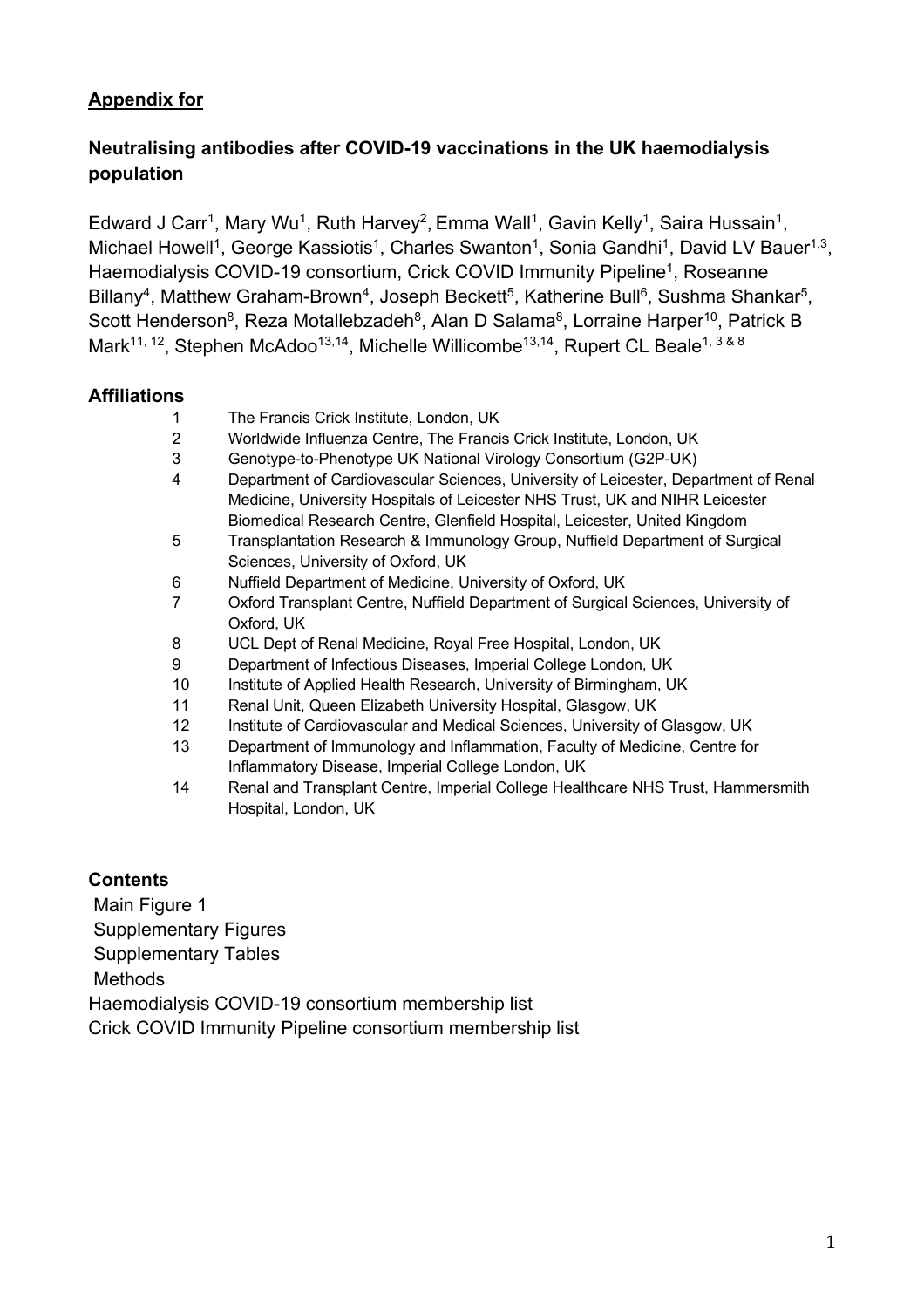

#### Figure 1: Neutralising antibody responses after two doses of AZD1222 or BNT162b2 in seronaïve haemodialysis patients

- (A) Study design. Dates of vaccine administration and serum sampling times are shown in the top and bottom panels respectively. N=178 patients.
- (B) The proportion of patients defined as seronaïve at the time of first vaccination. Seronaïve was defined as (i) no detectable anti-S IgG by ELISA (143 patients of 178 had no anti-S IgG), no positive PCR results before first dose (140 patients) and no detectable neutralising antibodies to either wildtype SARS-CoV-2 or SARS-CoV-2 carrying the D614G spike mutation at baseline (115 patients).
- (C) Live virus microneutralisation titres against SARS-CoV-2: wildtype, the D614G spike mutant, and VOCs - alpha, beta and delta - 33 days after two doses in seronaïve haemodialysis patients comparing AZD1222 and BNT162b2 responses (AZD1222 n=56, BNT162b2 n=59).
- (D) Data as in (C) plotted with stratification of titres into three categories (see also Supplementary Table 5 for ordinal logistic regression). P<0.001 is indicated by \*\*\* for the vaccine term.
- (E) and (F) Microneutralisation titres as in (C) and (D), comparing two doses in seronaïve haemodialysis patients (IC-HD) with two doses in never-symptomatic healthy individuals (LEGACY) for AZD1222 and BNT162b2. (Supplementary Tables 6-8). P<0.001 is indicated by \*\*\* for the cohort term from ANOVA of ordinal linear regression models.

In (C) and (E), the medians are plotted as a black diamond. Note that the median is below the quantitative range ( $IC_{50}$ <40) in some instances.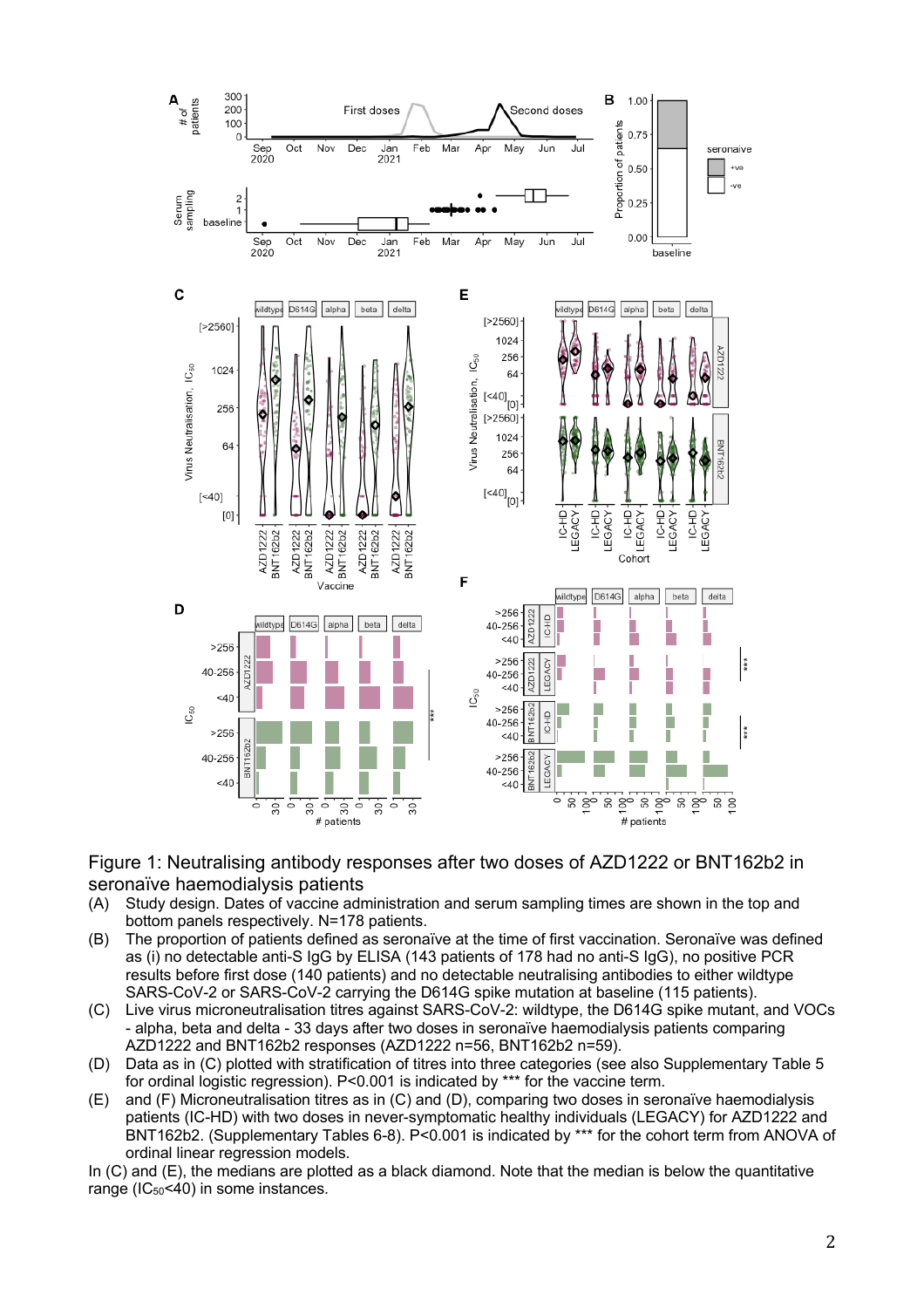# Supplementary tables 1-9

*Supplementary table 1: Demographics of the whole interim report cohort, grouped by vaccine*

|                         | <b>AZD1222</b>        | <b>BNT162B2</b>         | <b>P-VALUE</b> |
|-------------------------|-----------------------|-------------------------|----------------|
|                         | $n = 94$              | $n = 84$                |                |
| <b>AGE</b>              |                       |                         | 0.946          |
|                         |                       | 63.2 (13.5) 63.1 (13.3) |                |
| <b>GENDER</b>           |                       |                         | 0.685          |
| F                       |                       | $32(34\%)$ $32(38.1\%)$ |                |
| M                       |                       | 62 (66%) 52 (61.9%)     |                |
| <b>ETHNICITY</b>        |                       |                         | 0.139          |
|                         | $0(0\%)$              | $0(0\%)$                |                |
| <b>ASIAN</b>            | 37 (39.4%) 38 (45.2%) |                         |                |
| <b>BLACK</b>            | 20 (21.3%) 7 (8.3%)   |                         |                |
| <b>MIXED</b>            |                       | $0(0\%)$ 1(1.2%)        |                |
| <b>OTHER</b>            | $4(4.3\%)$ $3(3.6\%)$ |                         |                |
| <b>WHITE</b>            |                       | 33 (35.1%) 35 (41.7%)   |                |
| <b>DIABETIC</b>         |                       |                         | 0.921          |
| N                       | 51 (54.3%) 44 (52.4%) |                         |                |
| Y                       | 43 (45.7%) 40 (47.6%) |                         |                |
| <b>IMMUNOSUPPRESSED</b> |                       |                         | 0.133          |
| N                       |                       | 78 (83%) 77 (91.7%)     |                |
| Y                       | $16(17%)$ $7(8.3%)$   |                         |                |
| DIALYSIS_CENTRE_CODE    |                       |                         | < .001         |
| A                       | 19 (20.2%) 1 (1.2%)   |                         |                |
| B                       | 58 (61.7%) 15 (17.9%) |                         |                |
| C                       | 17 (18.1%) 68 (81%)   |                         |                |
|                         |                       |                         |                |
|                         |                       |                         |                |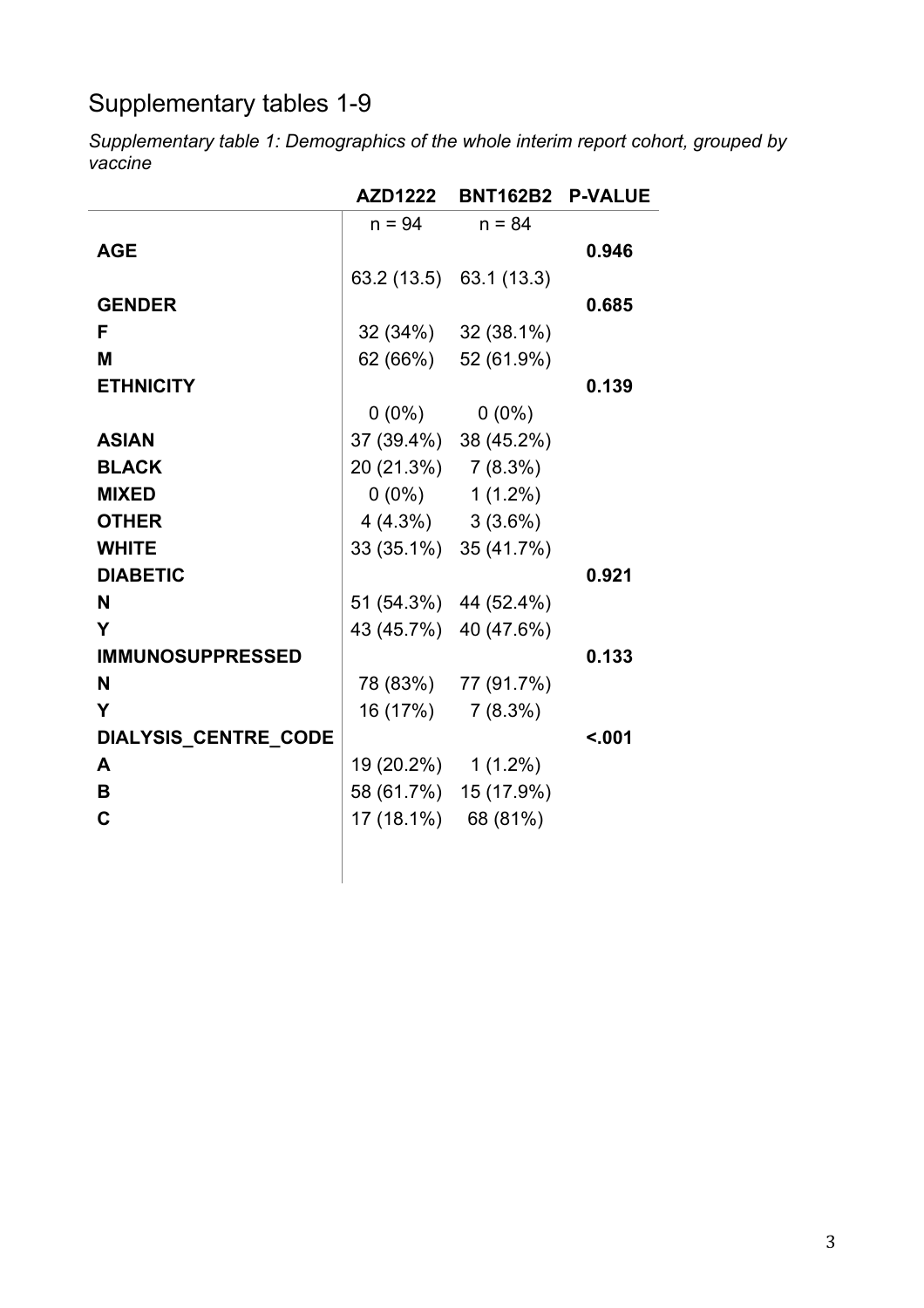|                             | <b>AZD1222</b>       | <b>BNT162B2</b>         | <b>P-VALUE</b> |
|-----------------------------|----------------------|-------------------------|----------------|
|                             | $n = 56$             | $n = 59$                |                |
| <b>AGE</b>                  |                      |                         | 0.754          |
|                             |                      | 63.5 (13.7) 62.7 (12.6) |                |
| <b>GENDER</b>               |                      |                         | 0.685          |
| F                           |                      | 22 (39.3%) 20 (33.9%)   |                |
| M                           |                      | 34 (60.7%) 39 (66.1%)   |                |
| <b>ETHNICITY</b>            |                      |                         | 0.142          |
|                             | $0(0\%)$ $0(0\%)$    |                         |                |
| <b>ASIAN</b>                |                      | 18 (32.1%) 26 (44.1%)   |                |
| <b>BLACK</b>                | 12 (21.4%) 4 (6.8%)  |                         |                |
| <b>MIXED</b>                | $0(0\%)$ 1 (1.7%)    |                         |                |
| <b>OTHER</b>                | $2(3.6\%)$ 1(1.7%)   |                         |                |
| <b>WHITE</b>                |                      | 24 (42.9%) 27 (45.8%)   |                |
| <b>DIABETIC</b>             |                      |                         | 1              |
| N                           |                      | 31 (55.4%) 33 (55.9%)   |                |
| Y                           |                      | 25 (44.6%) 26 (44.1%)   |                |
| <b>IMMUNOSUPPRESSED</b>     |                      |                         | 0.357          |
| N                           |                      | 46 (82.1%) 53 (89.8%)   |                |
| Y                           | 10 (17.9%) 6 (10.2%) |                         |                |
| <b>DIALYSIS CENTRE CODE</b> |                      |                         | < .001         |
| A                           | $10(17.9\%)$ 0 (0%)  |                         |                |
| В                           | 32 (57.1%) 7 (11.9%) |                         |                |
| C                           |                      | 14 (25%) 52 (88.1%)     |                |
|                             |                      |                         |                |

*Supplementary table 2: Demographics of the seronaïve cohort*

For supplementary tables 1 and 2, P values are t tests for single level continuous variables (eg age) and ANOVAs for higher levels (eg ethnicity). The Chi2 tests for categorical data (eg gender).

*Supplementary table 3: Median NAbT fold changes between wildtype and variant SARS-CoV-2 for each vaccine, related to Figure 1E (\* demark medians below the quantitative [10\*] or qualitative scales [5\*]. Fold changes are calculated against 40, the lower limit of the quantification scale)*

| <b>VACCINE</b>  | <b>COMPARISON</b>    | <b>MEDIAN1</b> | <b>MEDIAN2</b> | <b>MEDIANFC</b> | LL   | UL   | <b>LEVEL</b> |
|-----------------|----------------------|----------------|----------------|-----------------|------|------|--------------|
| AZD1222         | wt vs D61G           | 201            | 56             | 3.53            | 2.20 | 3.45 | 0.95         |
| AZD1222         | wt vs alpha          | 201            | 5              | 5.03            |      |      |              |
| AZD1222         | wt_vs_beta           | 201            | $5*$           | 5.03            |      |      |              |
| AZD1222         | wt vs delta          | 201            | $10*$          | 5.03            |      |      |              |
| AZD1222         | alpha vs delta       | $5^*$          | $10*$          |                 |      |      |              |
| <b>AZD1222</b>  | beta vs delta        | $5^*$          | $10*$          |                 |      |      |              |
| <b>BNT162B2</b> | wt vs D61G           | 719            | 344            | 2.09            | 1.73 | 2.39 | 0.95         |
| <b>BNT162B2</b> | wt vs alpha          | 719            | 182            | 3.94            | 1.80 | 4.86 | 0.95         |
| <b>BNT162B2</b> | wt vs beta           | 719            | 135            | 5.29            | 4.11 | 6.13 | 0.95         |
| <b>BNT162B2</b> | wt vs delta          | 719            | 266            | 2.69            | 2.31 | 4.17 | 0.95         |
| <b>BNT162B2</b> | alpha vs delta       | 182            | 267            | 0.68            | 0.76 | 1.02 | 0.95         |
| <b>BNT162B2</b> | <b>BETA VS DELTA</b> | 136            | 267            | 0.51            | 0.53 | 0.88 | 0.95         |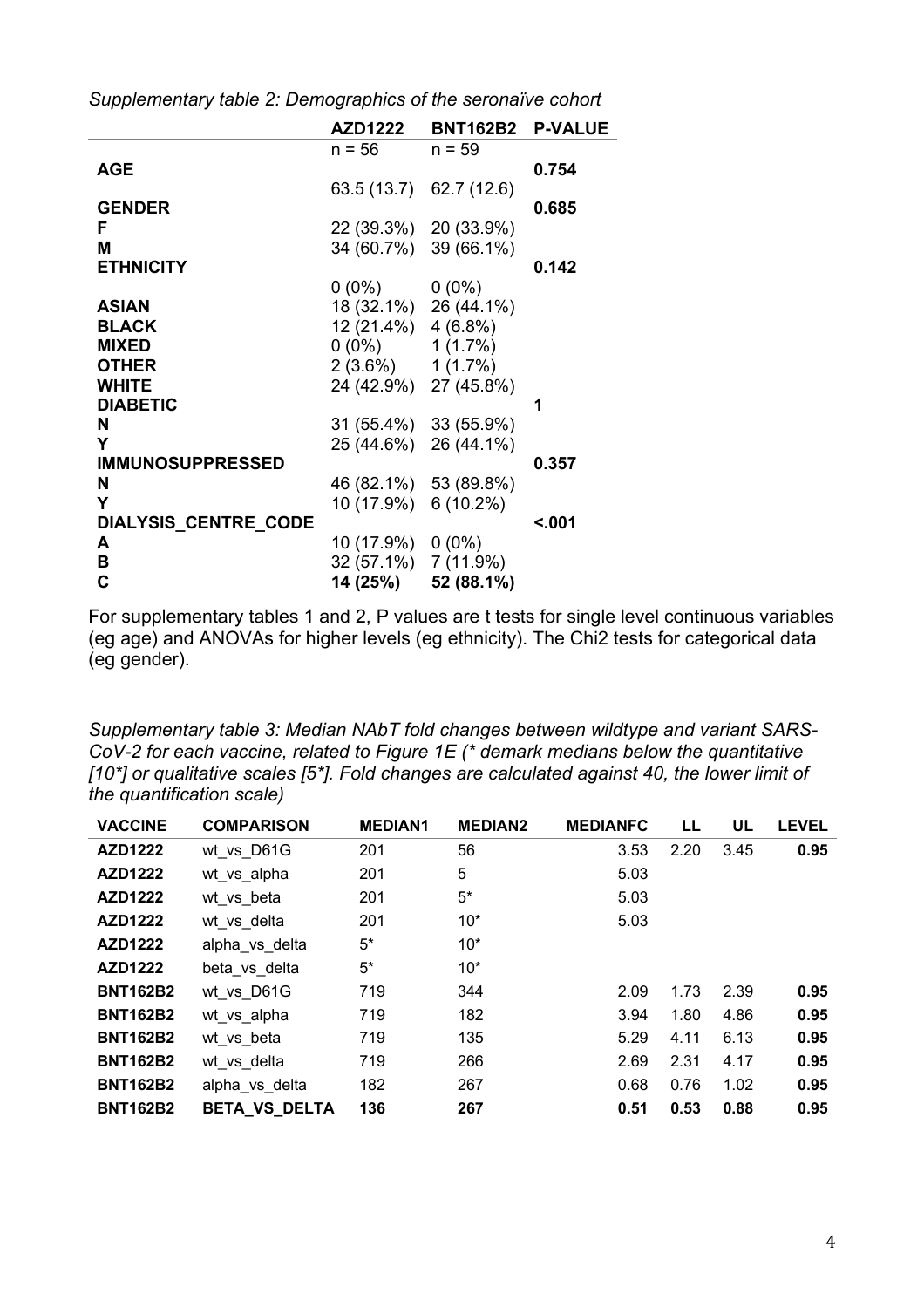*Supplementary table 4: Median NAbT fold changes between AZD1222 and BNT162b2 for each SARS-CoV-2 variant, related to Figure 1C (\* demark medians below the quantitative [10\*] or qualitative scales [5\*]. Fold changes are calculated against 40, the lower limit of the quantification scale)*

| <b>STRAIN</b>  | <b>MEDIAN</b>           | <b>MEDIAN</b> | <b>MEDIAN</b> | . .  | UL    | LEVEL |
|----------------|-------------------------|---------------|---------------|------|-------|-------|
|                | <b>BNT162B2 AZD1222</b> |               | <b>FC</b>     |      |       |       |
| WILDTYPE   719 |                         | 201           | 3.57          | 0.71 | -5.25 | 0.95  |
| <b>D614G</b>   | 344                     | 57            | 6.04          |      | 9.30  | 0.95  |
| <b>ALPHA</b>   | 182                     | $5*$          | $4.55*$       |      |       |       |
| <b>BETA</b>    | 136                     | $5*$          | $3.40*$       |      |       |       |
| <b>DELTA</b>   | 267                     | $10*$         | $6.75*$       |      |       |       |

*Supplementary table 5: Ordered logistic regression model of effect of strain and vaccine type on neutralising antibody titres 33 days after 2 doses in seronaïve IC-HD patients, relating to Figure 1D. Model: ic50\_binned ~ strain \* vaccine*

| <b>FACTOR</b>                | <b>COEF</b> | <b>SE</b> | <b>WALD Z</b> | $PR(>\vert Z \vert)$ |
|------------------------------|-------------|-----------|---------------|----------------------|
| <b>STRAIN (VS WILDTYPE)</b>  |             |           |               |                      |
| <b>D614G</b>                 | $-1.1438$   | 0.3490    | $-3.28$       | 0.0010               |
| <b>ALPHA</b>                 | $-1.721$    | 0.3613    | -4.76         | < 0.0001             |
| <b>BETA</b>                  | $-1.9063$   | 0.3683    | $-5.18$       | < 0.0001             |
| <b>DELTA</b>                 | $-1.5055$   | 0.3635    | $-4.14$       | < 0.0001             |
| <b>VACCINE (VS AZD1222)</b>  |             |           |               |                      |
| <b>BNT162B2</b>              | 1.272       | 0.3765    | 3.38          | 0.0007               |
| <b>INTERACTION (STRAIN *</b> |             |           |               |                      |
| <b>VACCINE)</b>              |             |           |               |                      |
| D614 * BNT162B2              | 0.3934      | 0.5199    | 0.76          | 0.4492               |
| ALPHA * BNT162B2             | 0.2704      | 0.5168    | 0.52          | 0.6009               |
| <b>BETA * BNT162B2</b>       | 0.1996      | 0.5185    | 0.39          | 0.7002               |
| DELTA * BNT162B2             | 0.5259      | 0.5246    |               | 0.3161               |

#### **ANOVA**

| <b>Wald Statistics</b> | Response: ic50 binned               |                   |           |               |
|------------------------|-------------------------------------|-------------------|-----------|---------------|
| <b>FACTOR</b>          |                                     | <b>COEF</b>       | <b>SE</b> | <b>WALD Z</b> |
|                        | STRAIN (INCL. HIGHER ORDER FACTORS  | 58.33             | 8         | < 0.0001      |
|                        | <b>VACCINE (INCL. HIGHER ORDER)</b> | 84.74             | .5        | < 0.0001      |
| <b>FACTORS)</b>        |                                     |                   |           |               |
| <b>INTERACTION</b>     |                                     | $\overline{1.16}$ |           | 0.8852        |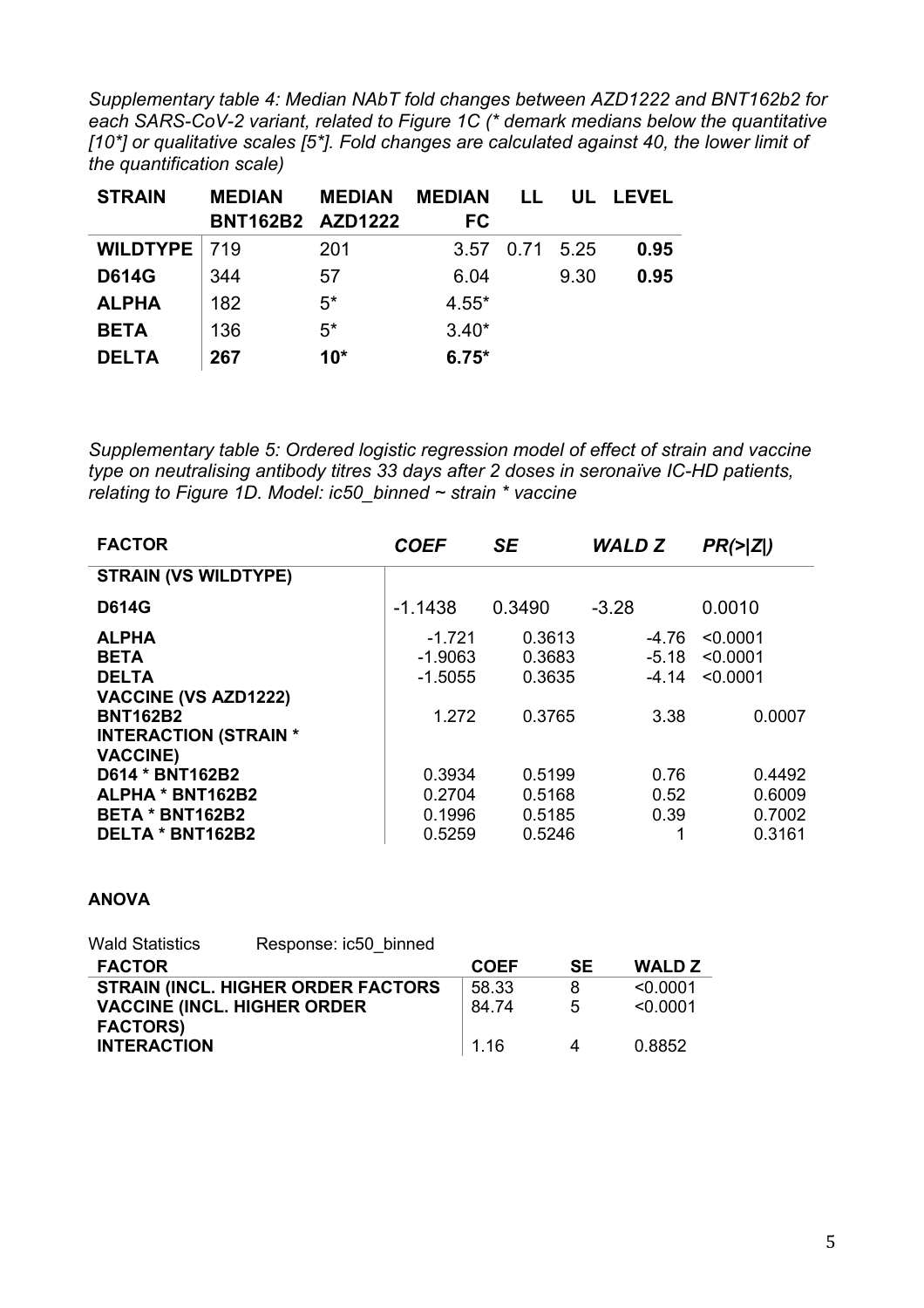*Supplementary table 6: Demographics comparison between IC-HD and LEGACY cohorts*

|               | <b>IC-HD</b> | <b>LEGACY</b> | <b>P-VALUE</b> |
|---------------|--------------|---------------|----------------|
|               | $n = 115$    | $n = 162$     |                |
| <b>AGE</b>    |              |               | < 001          |
|               | 63.1(13.1)   | 40.5(11.4)    |                |
| <b>GENDER</b> |              |               | < 001          |
|               | 42 (36.5%)   | 102 (63%)     |                |
| М             | 73 (63.5%)   | 60 (37%)      |                |

*Supplementary table 7: Ordered logistic regression model of effect of strain and vaccine type on neutralising antibody titres after 2 doses of AZD1222 in seronaïve IC-HD patients or LEGACY participants, relating to Figure 1F.Model: ic50\_binned ~ strain \* cohort*

| <b>FACTOR</b>                        | <b>COEF</b> | <b>SE</b> | <b>WALD Z</b> | $PR(>\vert Z \vert)$ |
|--------------------------------------|-------------|-----------|---------------|----------------------|
| <b>STRAIN (VS WILDTYPE)</b>          |             |           |               |                      |
| <b>D614G</b>                         | $-1.4783$   | 0.3791    | $-3.28$       | 0.0010               |
| <b>ALPHA</b>                         | $-2.3635$   | 0.3934    | $-6.01$       | < 0.0001             |
| <b>BETA</b>                          | $-1.9119$   | 0.3914    | $-4.88$       | < 0.0001             |
| <b>DELTA</b>                         | $-2.3635$   | 0.3934    | $-6.01$       | < 0.0001             |
| <b>COHORT (VS IC-HD)</b>             |             |           |               |                      |
| <b>LEGACY</b>                        | 1.223       | 0.3972    | 3.08          | 0.0021               |
| <b>INTERACTION (STRAIN * COHORT)</b> |             |           |               |                      |
| D614 * LEGACY                        | $-0.7809$   | 0.5409    | $-1.44$       | 0.1488               |
| <b>ALPHA * LEGACY</b>                | 0.4523      | 0.552     | 0.82          | 0.4125               |
| <b>BETA * LEGACY</b>                 | $-0.6477$   | 0.5573    | $-1.16$       | 0.2451               |
| <b>DELTA * LEGACY</b>                | $-1.1936$   | 0.5529    | $-2.16$       | 0.0309               |

#### **ANOVA**

Wald Statistics Response: ic50\_binned

| <b>Factor</b>                              | Coef     | - SE | <b>Wald Z</b> |
|--------------------------------------------|----------|------|---------------|
| <b>Strain (incl. Higher Order Factors)</b> | 103.57 8 |      | $\leq 0001$   |
| <b>Cohort (incl. Higher Order Factors)</b> | 103.57 8 |      | $\leq 0001$   |
| <b>Interaction</b>                         | 11.46    |      | 0.0219        |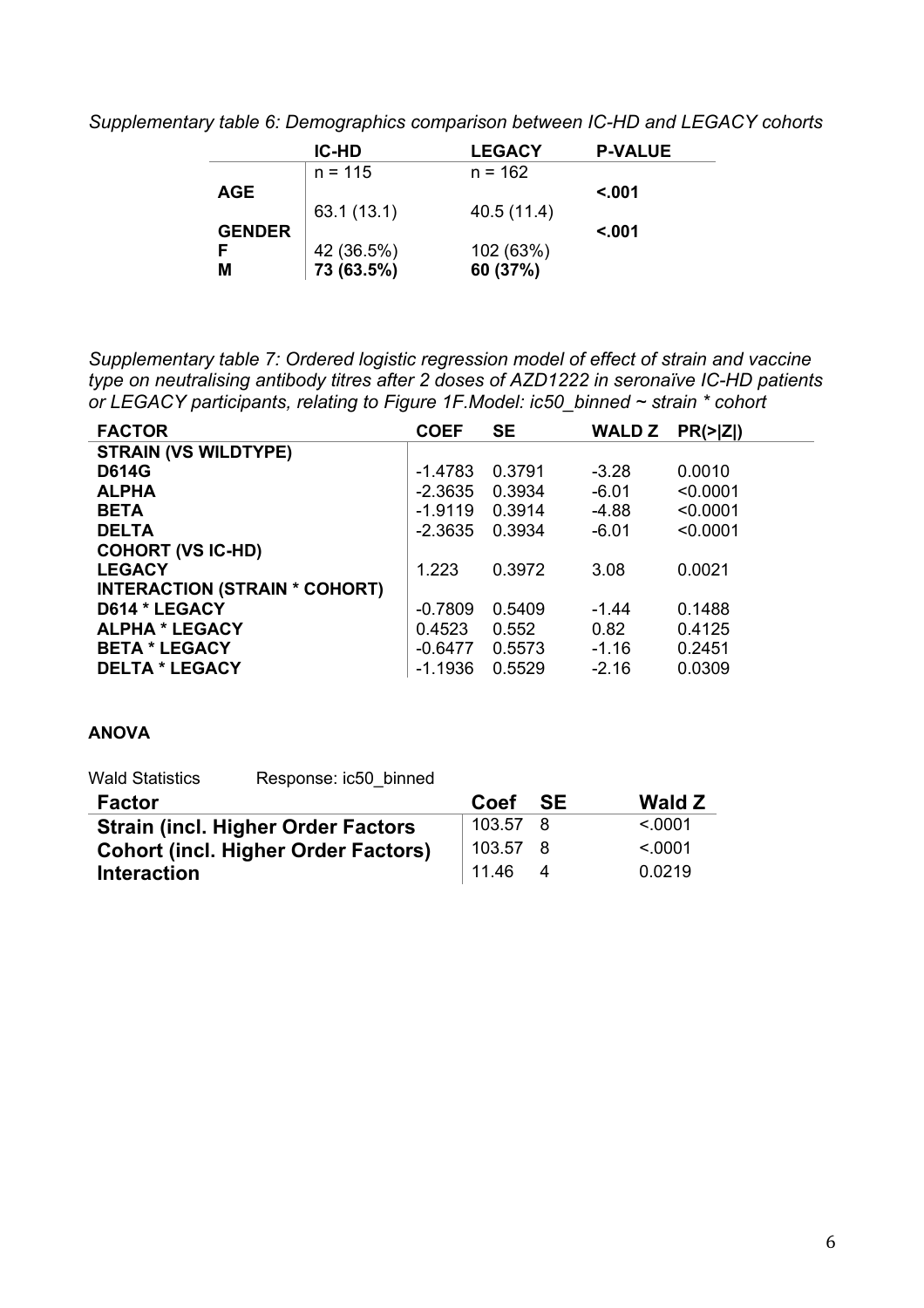*Supplementary table 8: Ordered logistic regression model of effect of strain and vaccine type on neutralising antibody titres after 2 doses of BNT162b2 in seronaïve IC-HD patients or LEGACY participants, relating to Figure 1F. Model: ic50\_binned ~ strain \* cohort*

| <b>FACTOR</b>                | <b>COEF</b> | <b>SE</b> | <b>WALD Z</b> | PR(>  Z ) |
|------------------------------|-------------|-----------|---------------|-----------|
| <b>STRAIN (VS WILDTYPE)</b>  |             |           |               |           |
| <b>D614G</b>                 | $-0.8328$   | 0.3973    | $-2.1$        | 0.0361    |
| <b>ALPHA</b>                 | $-1.7238$   | 0.3961    | $-4.35$       | < 0.0001  |
| <b>BETA</b>                  | $-2.0854$   | 0.3969    | $-5.25$       | < 0.0001  |
| <b>DELTA</b>                 | $-1.1083$   | 0.3943    | $-2.81$       | 0.0049    |
| <b>COHORT (VS IC-HD)</b>     |             |           |               |           |
| <b>LEGACY</b>                | 0.9569      | 0.394     | 2.43          | 0.0151    |
| <b>INTERACTION (STRAIN *</b> |             |           |               |           |
| <b>COHORT)</b>               |             |           |               |           |
| D614 * LEGACY                | $-0.3408$   | 0.5174    | $-0.66$       | 0.5101    |
| <b>ALPHA * LEGACY</b>        | 0.1285      | 0.5115    | 0.25          | 0.8016    |
| <b>BETA * LEGACY</b>         | $-0.3135$   | 0.5094    | $-0.62$       | 0.5383    |
| <b>DELTA * LEGACY</b>        | $-1.6829$   | 0.5093    | $-3.3$        | 0.001     |

#### **ANOVA**

| <b>Wald Statistics</b><br><b>FACTOR</b> | Response: ic50 binned                      | <b>COEF</b> | <b>SE</b> | <b>WALD Z</b> |
|-----------------------------------------|--------------------------------------------|-------------|-----------|---------------|
|                                         | <b>STRAIN (INCL. HIGHER ORDER FACTORS</b>  | 126.67      | 8         | < 0.001       |
|                                         | <b>COHORT (INCL. HIGHER ORDER FACTORS)</b> | 28.97       | 5         | < 0.001       |
| <b>INTERACTION</b>                      |                                            | 19.13       | 4         | 7.00E-04      |
|                                         |                                            |             |           |               |

Whilst there is a significant cohort effect, there is also (unlike for AZD1222) an opposing interaction effect is seen with delta, such that the two cohorts have equivalent delta responses.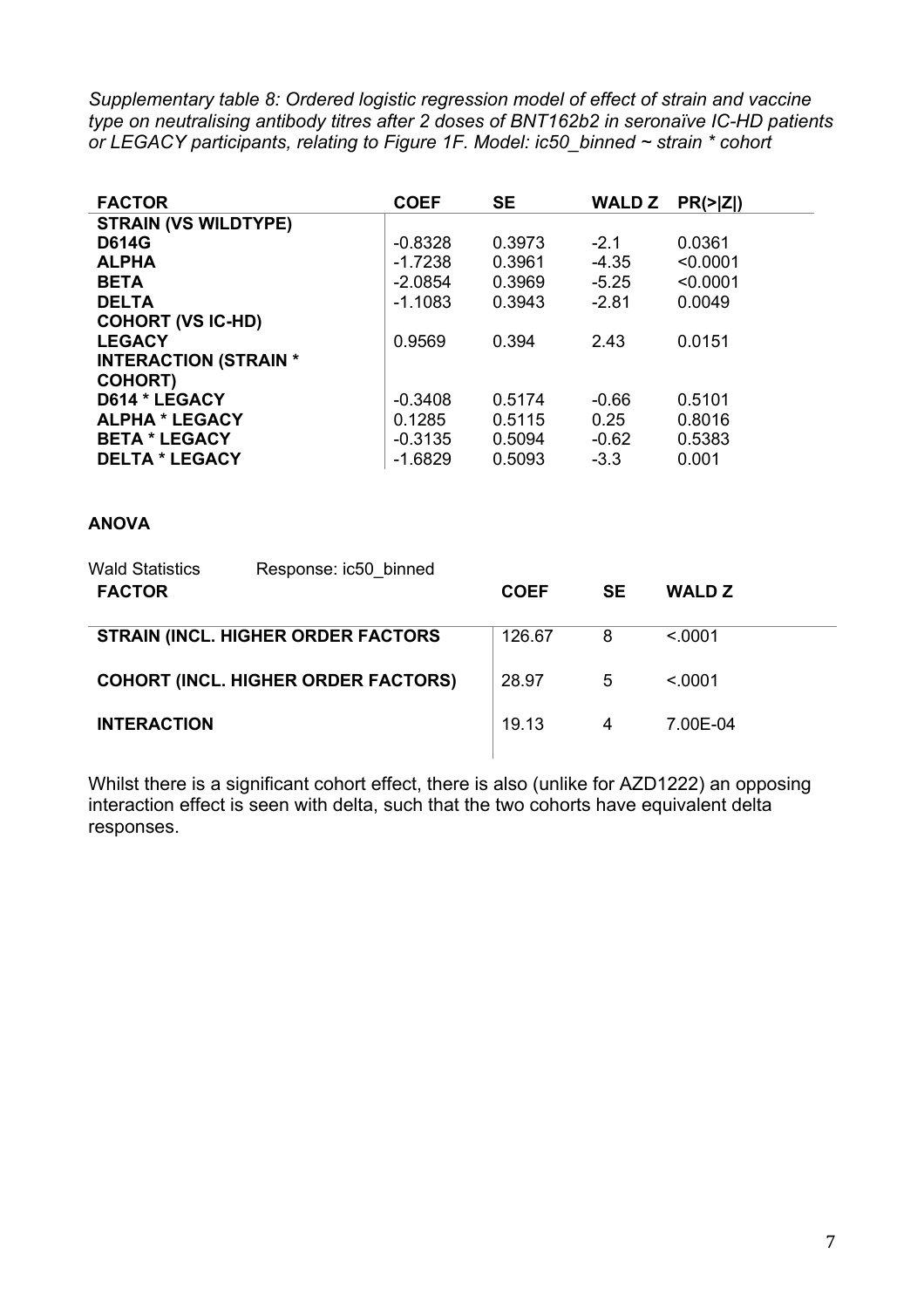*Supplementary table 9: Ordered logistic regression model of effect of strain and vaccine type on neutralising antibody titres after 2 doses of either vaccine in IC-HD patients, relating to Supplementary Figure 1F. Model: ic50\_binned ~ strain \* vaccine*

| <b>FACTOR</b>                | <b>COEF</b> | <b>SE</b> | <b>WALD Z</b> | PR(>  Z ) |
|------------------------------|-------------|-----------|---------------|-----------|
| <b>STRAIN (VS WILDTYPE)</b>  |             |           |               |           |
| <b>D614G</b>                 | $-1.8444$   | 0.2731    | $-6.75$       | < 0.0001  |
| <b>ALPHA</b>                 | $-1.9491$   | 0.2787    | $-6.99$       | < 0.0001  |
| <b>BETA</b>                  | $-2.6846$   | 0.2844    | $-9.44$       | < 0.0001  |
| <b>DELTA</b>                 | $-2.4913$   | 0.282     | $-8.83$       | < 0.0001  |
| <b>VACCINE (VS AZD1222)</b>  |             |           |               |           |
| <b>BNT162B2</b>              | 1.4435      | 0.2727    | 5.29          | < 0.0001  |
| <b>INTERACTION (STRAIN *</b> |             |           |               |           |
| <b>VACCINE)</b>              |             |           |               |           |
| D614 * BNT162B2              | 0.865       | 0.3685    | 2.35          | 0.0189    |
| ALPHA * BNT162B2             | 0.4226      | 0.3679    | 1.15          | 0.2507    |
| <b>BETA * BNT162B2</b>       | 0.518       | 0.3688    | 1.4           | 0.1602    |
| DELTA * BNT162B2             | 0.3446      | 0.3666    | 0.94          | 0.3473    |

#### **ANOVA**

Wald Statistics Response: ic50 binned

| <b>FACTOR</b>                               | <b>COEF</b> | - SE | <b>WALD Z</b> |
|---------------------------------------------|-------------|------|---------------|
| <b>STRAIN (INCL. HIGHER ORDER FACTORS)</b>  | 211.2       |      | < 0.001       |
| <b>VACCINE (INCL. HIGHER ORDER FACTORS)</b> | 242.58 5    |      | < 0.001       |
| <b>INTERACTION</b>                          | 5.84        |      | 0.2116        |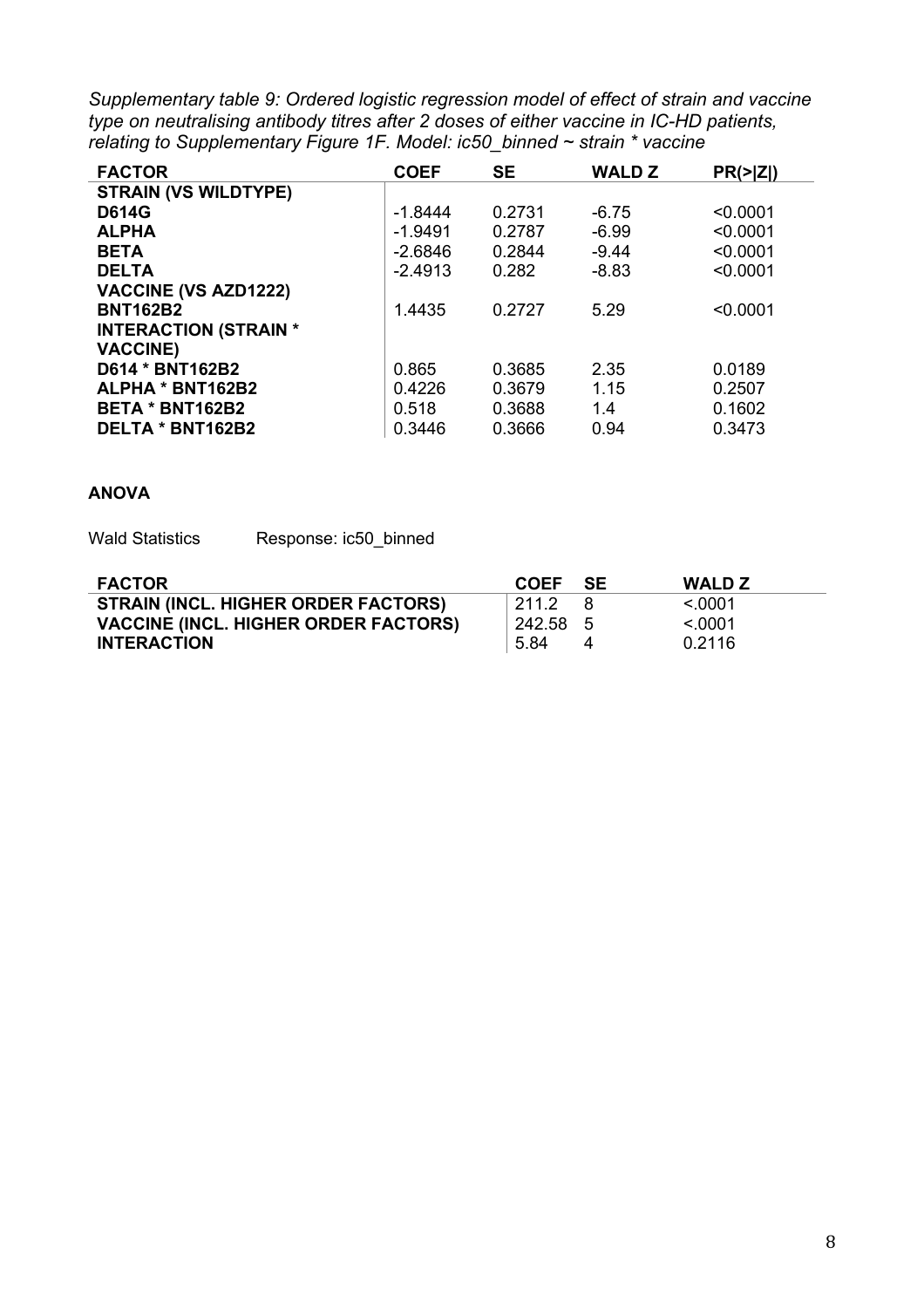# Supplementary figure 1: Live-virus microneutralisation antibody titres in infection-experienced IC-HD patients



- (A) Live virus microneutralisation titres against SARS-CoV-2: wildtype, the D614G spike mutant, and VOCs - alpha, beta and delta - 33 days after two doses in seronaïve haemodialysis patients comparing AZD1222 and BNT162b2 responses (63 patients in total (AZD1222 n=38; BNT162b2 n=25).
- (B) Data as in (A) plotted with strafication of titres, P < 0.001 from denoted by \*\*\* (ANOVA of regression model; see also Supplementary Table 7 for ordinal logistic regression).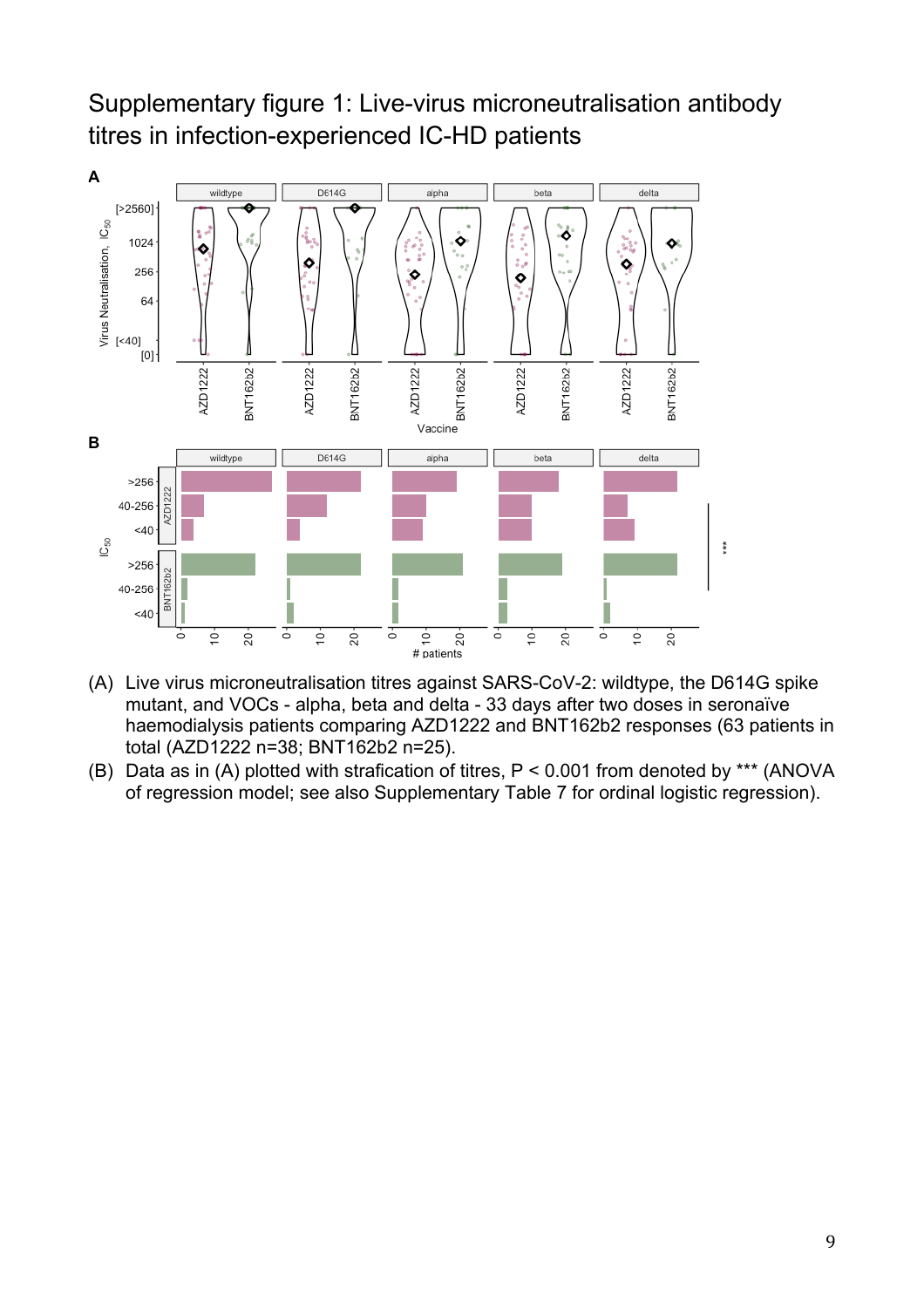# Supplementary figure 2: Comparing nAbT responses by age group, gender, diabetes and immunosuppression in seronaïve IC-HD patients



NAbTs are compared 33 days after two doses in seronaïve haemodialysis patients. The data is grouped by age (18-65 or >65 years old, A & B), gender (C & D), the presence of diabetes (E & F), or the presence of immunosuppression (G & H) and each vaccine is shown separately. *P* values from ANOVA for the effect of age (*P=*0.76, *P*<0.0001), gender (*P*=0.72, *P*=0.17), diabetes (*P*=0.99, *P*=0.29), or immunosuppression (*P<*.0001, *P*=0.02), performed on ordinal linear regression models are provided (AZD1222, BNT162b2).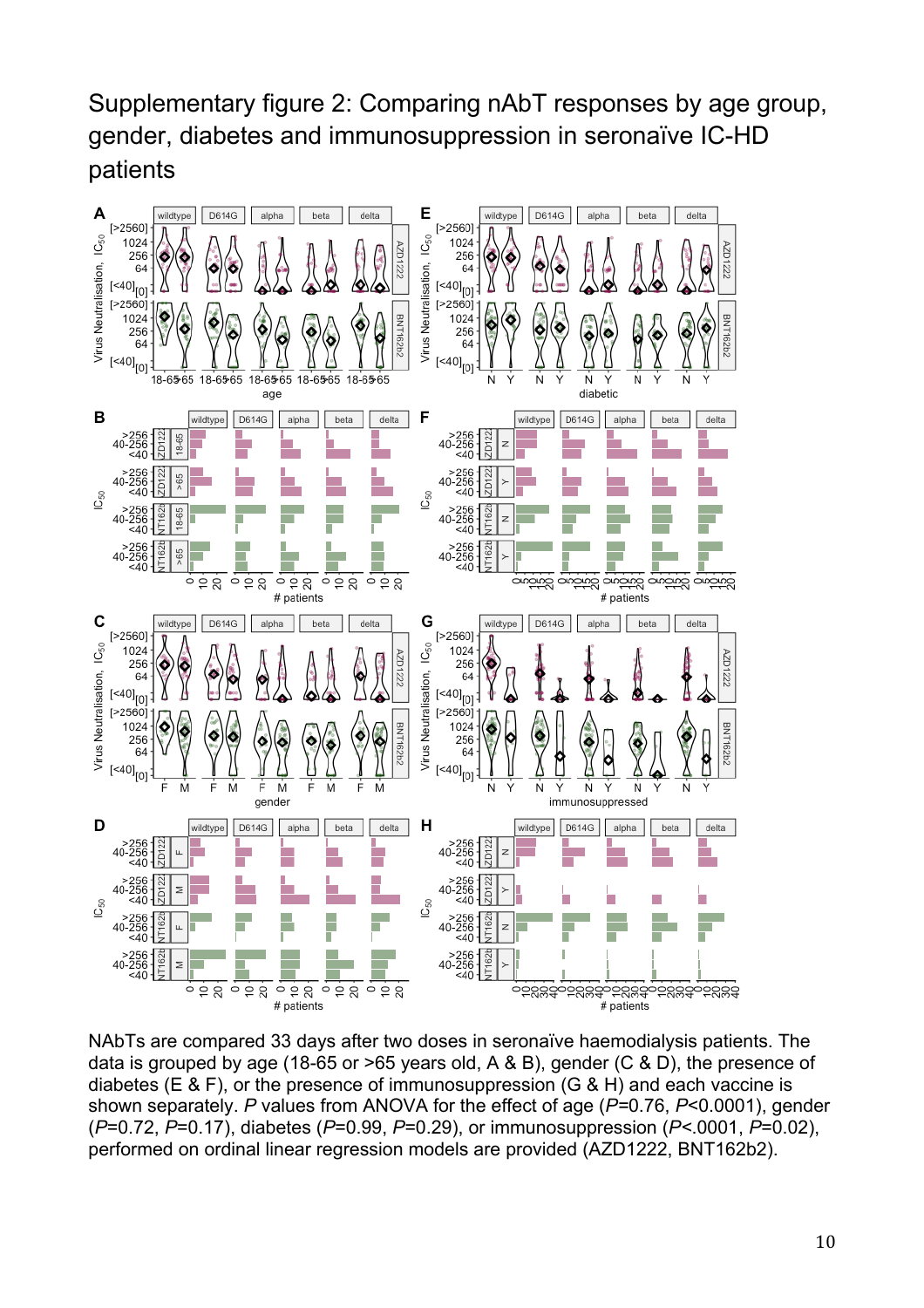#### **Supplementary Methods**

#### *Clinical cohorts*

Three haemodialysis centres are included in this interim report, and one healthy control cohort. In centre haemodialysis patients were included if they were able to consent into their local study. Home haemodialysis patients and peritoneal dialysis patients were not included. Anonymised (coded only against a research identifier) sera and phenotype data were provided for central analysis: age, gender, ethnicity, diabetes, immunosuppression, primary renal disease, alongside the dates of vaccine, vaccine manufacturer and the dates of serum sampling. Ethnicity was recorded as Asian, Black, Mixed, White or Other (in line with UK government advice at the time of commencing the study

*https://webarchive.nationalarchives.gov.uk/20210224165417/https://designsystem.service.gov.uk/patterns/ethnic-group/* ). Diabetes was recorded as Y/N, and we defined immunosuppression as Y/N as in Billany et al.<sup>1</sup>.

#### *Leicester cohort (IC-HD)*

Patient samples were collected as part of the study "PHENOTYPING SEROCONVERSION FOLLOWING VACCINATION AGAINST COVID-19 IN PATIENTS ON HAEMODIALYSIS", with REC approval from (West Midlands - Solihull Research Ethics Committee, REC: 21/WM/0031) sponsored by the University of Leicester and included consent for samples to transfer to the Francis Crick Institute. This work was conducted locally with support from the NIHR Leicester Biomedical Research Centre and funding from the Leicester Hospitals Charity, University Hospitals of Leicester NHS Trust. Data from these patients have been published previously <sup>1</sup>.

## *Royal Free Hospital cohort (IC-HD)*

Patients were consented to join the UCL-RFH biobank approved study "ANALYSIS OF ANTI-SARS COV2 IMMUNE RESPONSE". The UCL-RFH Biobank has been given a favourable ethics opinion for conduct in the NHS by the Wales research ethics Committee 4 (REC: 16/WA/0289).

## *Oxford cohort (IC-HD)*

Patients were consented to join the Oxford Radcliffe Biobank approved study "Immunological responses to COVID-19 vaccines in transplant and haemodialysis patients" (ref: ORB 21/A014). The Oxford Radcliffe Biobank has a favourable ethics opinion from the South Central Oxford Committee C (REC: 19/SC/0173). This work was conducted locally with funding support by the Oxford Transplant Foundation and the Oxfordshire Health Services Research Committee, part of Oxford Hospitals Charity.

## *LEGACY cohort (Healthy volunteers)*

The LEGACY cohort (NCT04750356) has been described recently<sup>2,3</sup>. It comprises of healthcare workers from University College London Hospital and scientists from the Francis Crick Institute, London. The LEGACY study was approved by London Camden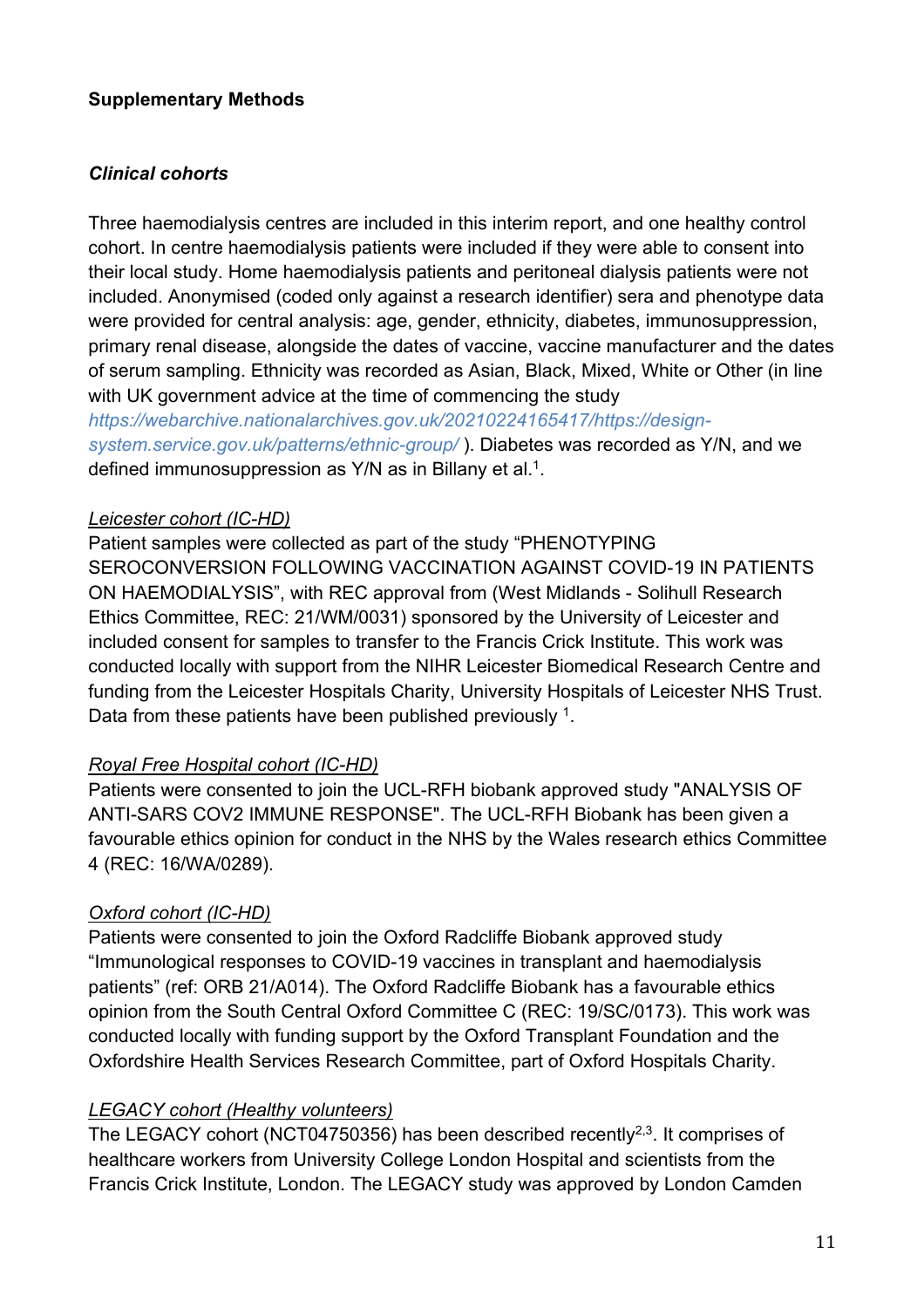and Kings Cross Health Research Authority (HRA) Research and Ethics committee (REC: 20/HRA/4717) and sponsored by University College London. The full dataset was kindly made available by the LEGACY team for analysis in this report. Please see Wall et al. for access details $2,3$ .

## *Serological Analysis and live-virus neutralisation*

All serum samples were collected during routine IC-HD sessions from the HD circuit, without additional venepuncture. Sera were separated from blood in local laboratories and stored frozen. Sera were shipped to the Crick on dry ice, and barcoded whilst frozen. All serological analyses, including in-house anti-Spike IgG ELISA and live-virus microneutralisation were performed as described previously<sup>4</sup>.

## *Data analysis, statistics*

Data analysis was performed in R/Rstudio, using Rmarkdown to knit to pdf. Anonymised data wrangling used a mix of base R and tidyverse. As previously<sup>2,3</sup>, IC<sub>50</sub> values above the quantitative limit of detection of the assay ( $>$ 2560) were re-coded as 5120; IC<sub>50</sub> values below the quantitative limit of the assay (< 40) but within the qualitative range were recoded as 10 and data below the qualitative range (i.e. no response observed) were recoded as 5. IC<sub>50</sub> values are shown on a log2 scale throughout. NAbT are compared between vaccines, age groups, gender, diabetes (as a categorical variable) or immunosuppression using unpaired Mann-Whitney tests. 95% confidence intervals of the fold changes of median NAbT were estimated using *bootstrap* and *boot.ci*, with *type="basic"* argument, which does not assume normality. Where the median is below the quantitative range of the assay and estimated effect is shown using the lower bound of the quantitative range ( $IC_{50}$ =40), and confidence intervals are not reported. Stratified  $IC_{50}$ NAbT were compared using ordinal logistic regression using the model:  $IC_{50}$  binned  $\sim$ strain \* vaccine and the rms package. Correlation between log2 NAbT and age was performed using Spearman's correlation coefficient. Plots were generated using ggplot2 and ggpubr packages.

## *Data Sharing*

All R code to reproduce all figures and analyses is freely available at **XXX**. The public dataset omits dialysis centre, age and dates, to ensure an individual participant cannot be identified. The LEGACY data is already available as outlined in their original publications $2,3$ .

## *Ethics*

This work is covered by the following REC approvals: REC: 21/WM/0031, REC: 16/WA/0289, REC: 19/SC/0173, REC: 20/HRA/4717, as described in the cohort descriptions above. Within REC: 21/WM/0031, central processing in the Crick was included.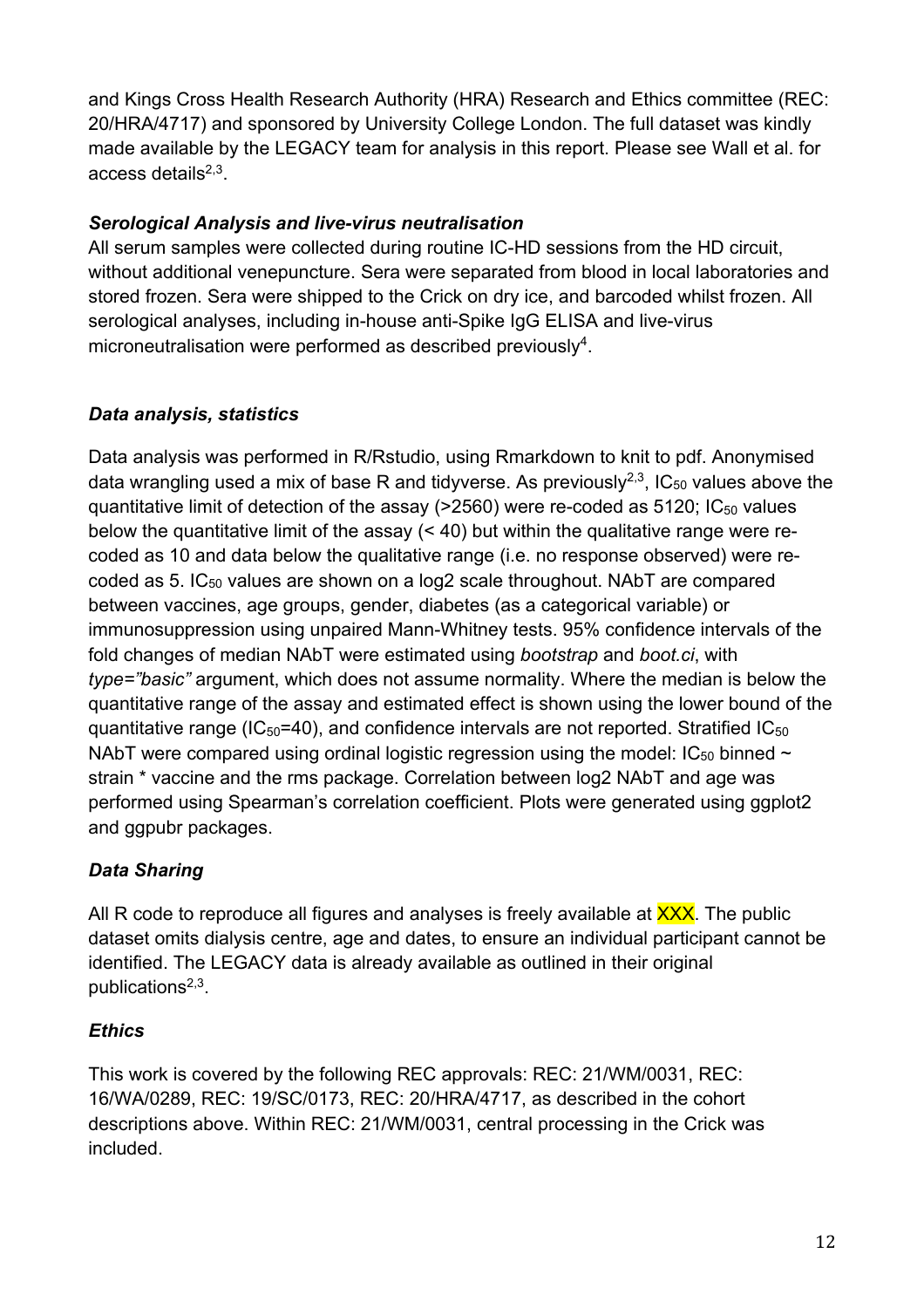#### *Role of the funding source*

This work was supported by Kidney Research UK, NKF, PKD charity, Kidney Wales and several Kidney Patient Associations [Exeter, North Staffs and South Cheshire, Northamptonshire, South Eastern and Wessex], the MRC and core funding from the Francis Crick Institute, which receives its funding from Cancer Research UK, the UK Medical Research Council, and the Wellcome Trust. The funders of the study had no role in study design, data collection, data analysis, data interpretation, or writing of the report. The corresponding authors had full access to all the data and the final responsibility to submit for publication.

#### *Contributors Statement*

Edward J Carr - Investigation, data curation, data analysis, Writing - original draft, review and editing. Has acces to and has verified underlying data Mary Wu - Investigation, Methodology, Resources, Writing – review & editing, **Conceptualization** Ruth Harvey - Investigation, Methodology, Resources, Writing – review & editing, Conceptualization Emma C Wall - Investigation, Data Curation, Resources Gavin Kelly - Formal Analysis, Validation Saira Hussain - Investigation, Resources Michael Howell - Project administration, Supervision, Writing – review & editing, **Conceptualization** George Kassiotis - Writing – review & editing, Conceptualization Charles Swanton - Supervision, Funding acquisition, Project administration, Writing – review & editing, Conceptualization Sonia Gandhi - Supervision, Funding acquisition, Methodology, Project administration, Writing – review & editing, Conceptualization. Has access to & has verified underlying data. David LV Bauer - Methodology, Formal Analysis, Visualization, Writing – review & editing, Conceptualization. Haemodialysis COVID-19 consortium - Investigation, Resources Crick COVID Immunity Pipeline - Investigation, Data Curation, Resources Roseanne Billany - Investigation, Data Curation, Resources Matthew Graham-Brown - Supervision, Resources, Conceptualization Joseph Beckett - Investigation, Data Curation, Resources Katherine Bull - Investigation, Data Curation, Resources Sushma Shankar - Supervision, Resources, Conceptualization Scott Henderson - Investigation, Data Curation, Resources Reza Motallebzadeh - Supervision, Resources, Conceptualization Alan D Salama - Supervision, Resources, Conceptualization Lorraine Harper - Conceptualization Patrick B Mark - Conceptualization Stephen McAdoo - Conceptualization, Supervision, Funding acquisition Michelle Willicombe - Conceptualization, Supervision, Funding acquisition Rupert Beale - Supervision, Funding acquisition, Project administration, Writing – review &

editing, Conceptualization, Has access to & has verified underlying data.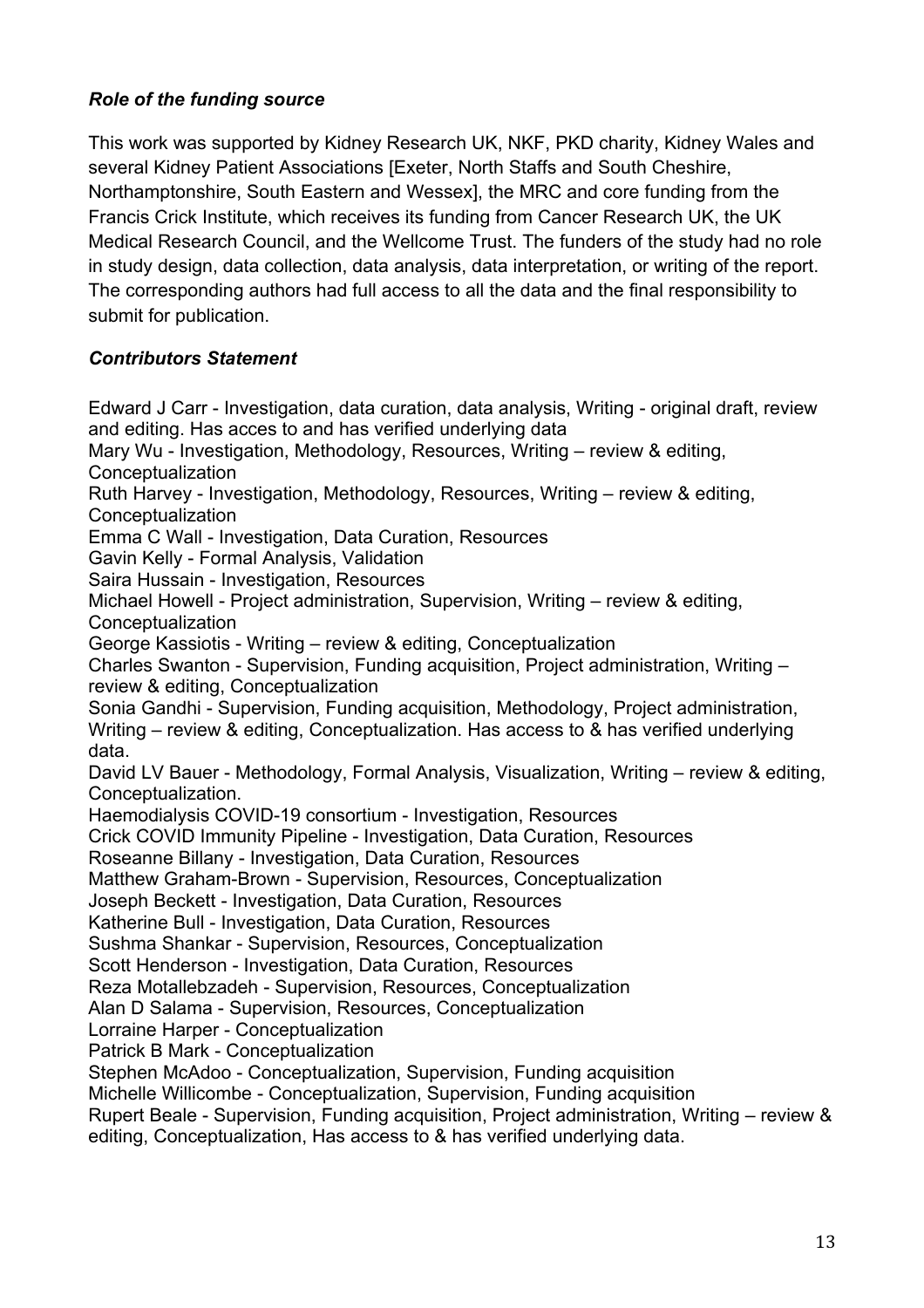#### **Acknowledgements**

This research was funded in whole, or in part, by the Wellcome Trust [FC011104, FC011233, FC001030, FC001159, FC001827, FC001078, FC001099, FC001169]. For the purpose of Open Access, the author has applied a CC BY public copyright licence to any Author Accepted Manuscript version arising from this submission. The authors would like to thank all the study participants, the dialysis and renal unit staff, the staff of the NIHR Clinical Research Facility at UCLH including Kirsty Adams and Marivic Ricamara. We would like to thank Jules Marczak, Gita Mistry, Nicola Bex, Simon Caiden, Bobbi Clayton, and the staff of the Scientific Technology Platforms (STPs) and COVID-19 testing pipeline at the Francis Crick Institute. We thank Prof. Wendy Barclay of Imperial College and the wider Genotype to Phenotype consortium for the B.1.1.7 and B.1.617.2 strains used in this study, and Max Whiteley and Thushan I de Silva at The University of Sheffield and Sheffield Teaching Hospitals NHS Foundation Trust for providing source material. We thank Prof. Alex Sigal and Prof. Tulio de Oliveira for the B.1.351 virus strain used in this study, as well as Dr Laura McCoy of UCL for the CR3009 antibody used in the HTS assay. We also thank Marg Crawford, Robert Goldstone, Jerome Nicod, and Harshil Patel for generation and processing of sequencing data. We acknowledge the contribution to this study made by the Oxford Centre for Histopathology Research and the Oxford Radcliffe Biobank. EJC acknowledges the support of Health Education East of England, in particular Drs Francesca Crawley, Sarah Fluck, Lisa Willcocks and John Firth, to facilitate his out-ofprogramme experience. This work was supported by the Francis Crick Institute which receives its core funding from Cancer Research UK (FC011104, FC011233, FC001030, FC001159, FC001827, FC001078, FC001099, FC001169), the UK Medical Research Council (FC011104, FC011233, FC001030, FC001159, FC001827, FC001078, FC001099, FC001169), and the Wellcome Trust (FC011104, FC011233, FC001030, FC001159, FC001827, FC001078, FC001099, FC001169) and funded by the MRC [MRC-Pandemic Award-PRJ-20009 to RCLB, EJC] and Kidney Research UK [SP/VACCINE/2021 to MW, SM, EJC & RCLB], with KRUK supported by the NKF, the PKD charity, Kidney Wales and several Kidney Patient Associations [Exeter, North Staffs and South Cheshire, Northamptonshire, South Eastern and Wessex] and the Oxford Hospitals Charity.

## **Supplementary references**

1Billany RE, Selvaskandan H, Adenwalla SF, *et al.* Seroprevalence of antibody to S1 spike protein following vaccination against COVID-19 in patients receiving hemodialysis: a call to arms. *Kidney Int* 2021; **99**: 1492–4.

2Wall EC, Wu M, Harvey R, *et al.* Neutralising antibody activity against SARS-CoV-2 VOCs B.1.617.2 and B.1.351 by BNT162b2 vaccination. *Lancet* 2021; **397**: 2331–3.

3Wall EC, Wu M, Harvey R, *et al.* AZD1222-induced neutralising antibody activity against SARS-CoV-2 Delta VOC. *Lancet* 2021; : S0140-6736(21)01462-8.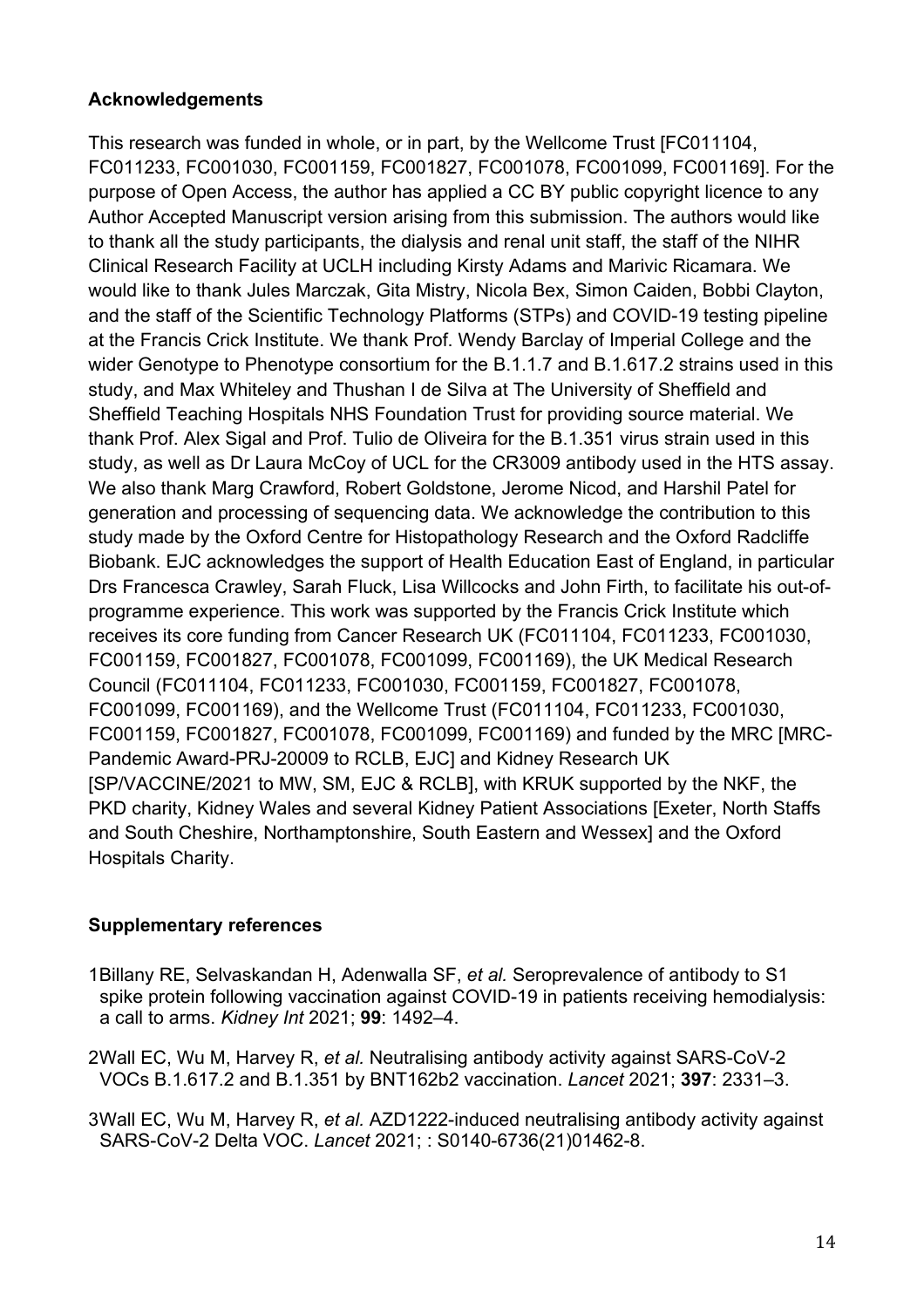4Ng KW, Faulkner N, Cornish GH, *et al.* Preexisting and de novo humoral immunity to SARS-CoV-2 in humans. *Science* 2020; **370**: 1339–43.

#### **UK haemodialysis COVID-19 consortium**

Sherna Adenwalla<sup>1</sup>, Paul Bird<sup>1</sup>, Christopher Holmes<sup>1</sup>, Katherine Hull<sup>1</sup>, Daniel March<sup>1</sup>, Haresh Selvaskandan<sup>1</sup>, Jorge Silva<sup>1</sup>, Julian Tang<sup>1</sup>, Joanna Hester<sup>2</sup>, Fadi Issa<sup>2</sup>, Martin Barnardo<sup>3</sup>, Peter Friend<sup>3</sup>, Andrew Davenport<sup>4</sup>, Catriona Goodlad<sup>4</sup>, Vignesh Gopalan<sup>4</sup>, Theerasak Tangwonglert<sup>4</sup>, Alex Richter<sup>5</sup>, Adam Cunningham<sup>6</sup>, Marisol Perez-Toledo<sup>6</sup>, Gemma Banham7

- 1 Department of Cardiovascular Sciences, University of Leicester and Departments of Renal Medicine and Clinical Virology, University Hospitals of Leicester, UK
- 2 Transplantation Research & Immunology Group, Nuffield Department of Surgical Sciences, University of Oxford, UK
- 3 Oxford Transplant Centre, Nuffield Department of Surgical Sciences, University of Oxford, UK
- 4 UCL Dept of Renal Medicine, Royal Free Hospital, London, UK
- 5 Institute of Immunology and Immunotherapy, College of Medical and Dental Sciences, University of Birmingham and UHB NHS Foundation **Trust**
- 6 Institute of Immunology and Immunotherapy, College of Medical and Dental Sciences, University of Birmingham
- 7 Institute of Applied Health Research, College of Medical and Dental Sciences, University of Birmingham and UHB NHS Foundation Trust, Birmingham

## **Crick COVID Immunity Pipeline consortium membership list**

Bobbi Clayton Sina Namjou Vanessa Silva Meghan Poulten Philip Bawumia Murad Miah Samuel Sade Mauro Miranda Tom Taylor Ilenia D'Angelo Mercedes Cabrera Jarana Mahbubur Rahman Janet Abreu Sandeep Sandhar